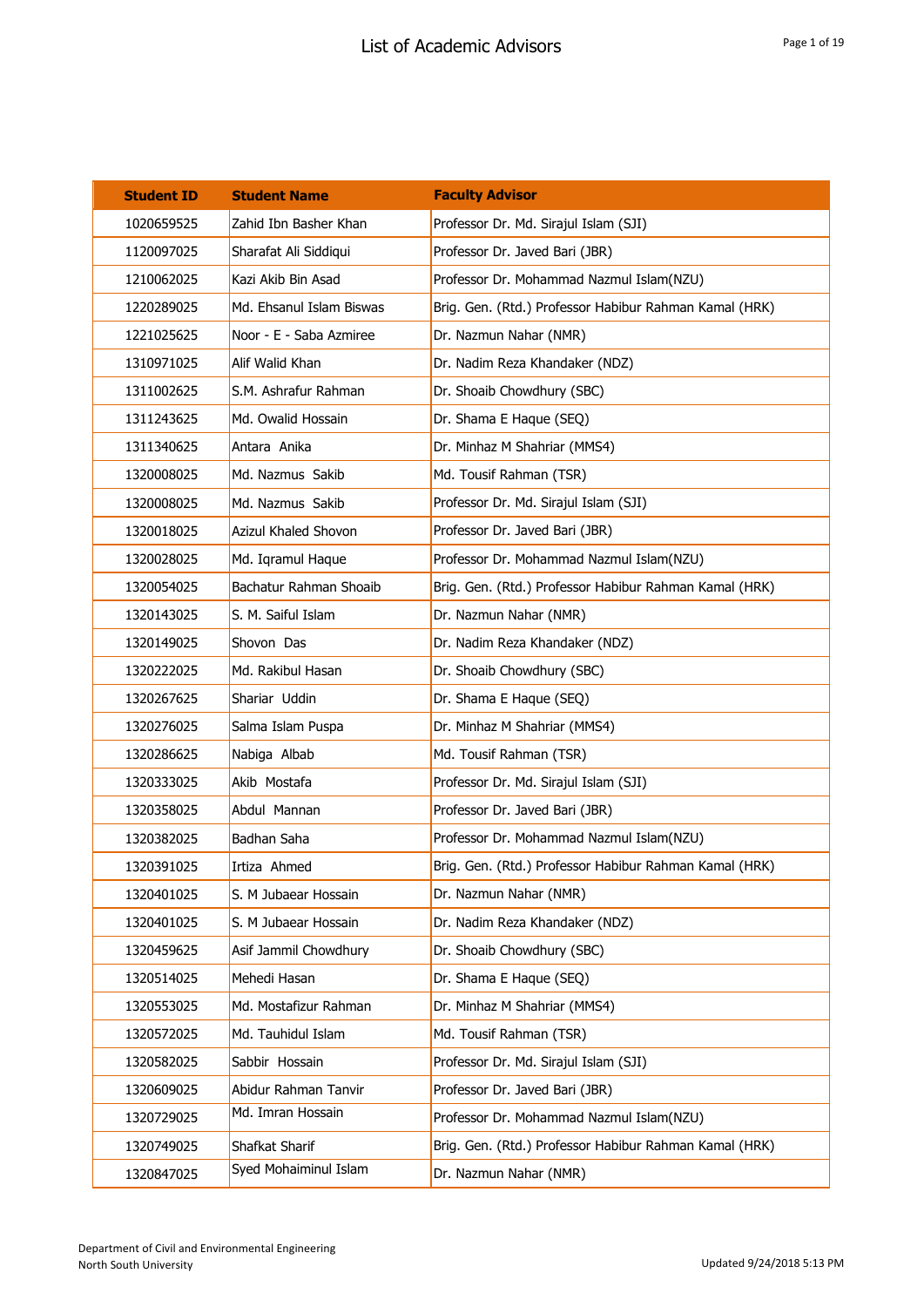| <b>Student ID</b> | <b>Student Name</b>         | <b>Faculty Advisor</b>                                 |
|-------------------|-----------------------------|--------------------------------------------------------|
| 1320848025        | Jarin Tasnim                | Dr. Nadim Reza Khandaker (NDZ)                         |
| 1320887625        | Sadman Ahmed                | Dr. Shoaib Chowdhury (SBC)                             |
| 1320983025        | A.B.M. Anisul Bari          | Dr. Shama E Haque (SEQ)                                |
| 1321006625        | Shafiin Mahmood             | Dr. Minhaz M Shahriar (MMS4)                           |
| 1321059025        | Md. Azad Rahman             | Md. Tousif Rahman (TSR)                                |
| 1321079625        | Jannatul Mowa Noboni        | Professor Dr. Md. Sirajul Islam (SJI)                  |
| 1321149025        | Faisal Fahad Rio            | Professor Dr. Javed Bari (JBR)                         |
| 1321170025        | Md. Jahed Hasan             | Professor Dr. Mohammad Nazmul Islam(NZU)               |
| 1321195025        | Md.Raadh Rahman             | Brig. Gen. (Rtd.) Professor Habibur Rahman Kamal (HRK) |
| 1321210625        | Irad Bin Raza               | Dr. Nazmun Nahar (NMR)                                 |
| 1321250025        | Tofayel Ahmed               | Dr. Nadim Reza Khandaker (NDZ)                         |
| 1321271625        | Md. Ashif Iqbal             | Dr. Shoaib Chowdhury (SBC)                             |
| 1321271625        | Md. Asif Iqbal              | Dr. Shama E Haque (SEQ)                                |
| 1321296025        | Md. Sarwar Jahan            | Dr. Minhaz M Shahriar (MMS4)                           |
| 1321296025        | Md. Sarwar Jahan            | Md. Tousif Rahman (TSR)                                |
| 1321307025        | S.M. Nahiduzzaman           | Professor Dr. Md. Sirajul Islam (SJI)                  |
| 1321319025        | Simoom Baten Shan           | Professor Dr. Javed Bari (JBR)                         |
| 1321334025        | Md. Ashkarul Hasan          | Professor Dr. Mohammad Nazmul Islam(NZU)               |
| 1321348625        | <b>Tahmid Ahmed Rahim</b>   | Brig. Gen. (Rtd.) Professor Habibur Rahman Kamal (HRK) |
| 1321355025        | Shopna Akter Mita           | Dr. Nazmun Nahar (NMR)                                 |
| 1321382025        | Kanailal Sutradhar          | Dr. Nadim Reza Khandaker (NDZ)                         |
| 1321445025        | Md. Hannan Uddin Motayed    | Dr. Shoaib Chowdhury (SBC)                             |
| 1321564625        | Nadiad Husnine              | Dr. Shama E Haque (SEQ)                                |
| 1321650025        | Md. Asif Hasan              | Dr. Minhaz M Shahriar (MMS4)                           |
| 1321655025        | Md. Rakib Hossain           | Md. Tousif Rahman (TSR)                                |
| 1321662025        | Fatima Farhana              | Professor Dr. Md. Sirajul Islam (SJI)                  |
| 1321696625        | Fahad Hasan Mubdi           | Professor Dr. Javed Bari (JBR)                         |
| 1330026025        | Md. Shovan Hossain          | Professor Dr. Mohammad Nazmul Islam(NZU)               |
| 1330054025        | Mohammad Rafy               | Brig. Gen. (Rtd.) Professor Habibur Rahman Kamal (HRK) |
| 1330060025        | Morshedul Haque Sunny       | Dr. Nazmun Nahar (NMR)                                 |
| 1330134625        | M.G. Sabbir                 | Dr. Nadim Reza Khandaker (NDZ)                         |
| 1330161025        | Abdullah Hill Nahin         | Dr. Shoaib Chowdhury (SBC)                             |
| 1330185025        | Mohammad Karim Uddin        | Dr. Shama E Haque (SEQ)                                |
| 1330296025        | Nura Alam                   | Dr. Minhaz M Shahriar (MMS4)                           |
| 1330360625        | Kazi Mahamudul Hasan Khadem | Md. Tousif Rahman (TSR)                                |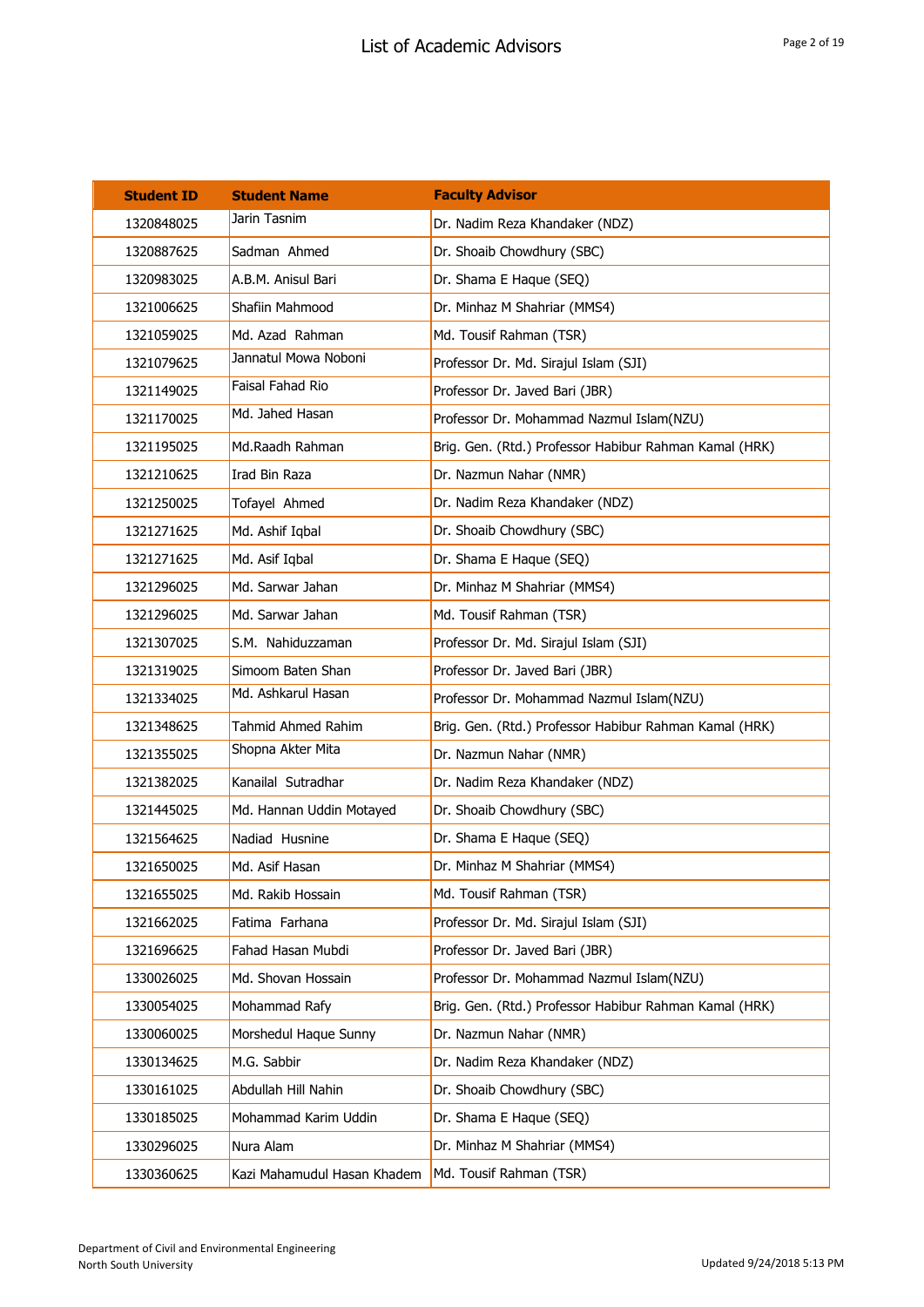| <b>Student ID</b> | <b>Student Name</b>      | <b>Faculty Advisor</b>                                 |
|-------------------|--------------------------|--------------------------------------------------------|
| 1330386625        | Md. Touhidul Haque       | Professor Dr. Md. Sirajul Islam (SJI)                  |
| 1330395025        | Farjana Islam            | Professor Dr. Javed Bari (JBR)                         |
| 1330510625        | Zahin Hossain            | Professor Dr. Mohammad Nazmul Islam(NZU)               |
| 1330552025        | Rahish Uddin Prodhan     | Brig. Gen. (Rtd.) Professor Habibur Rahman Kamal (HRK) |
| 1330564025        | Shakawat Hossain         | Dr. Nazmun Nahar (NMR)                                 |
| 1330707025        | Mujtaba Mahboob          | Dr. Nadim Reza Khandaker (NDZ)                         |
| 1330852025        | A.T.M. Abir              | Dr. Shoaib Chowdhury (SBC)                             |
| 1330904025        | Md. Hozaiful Islam       | Dr. Shama E Haque (SEQ)                                |
| 1330956625        | Farhana Haque            | Dr. Minhaz M Shahriar (MMS4)                           |
| 1331013025        | Md. $AI - Amin$          | Md. Tousif Rahman (TSR)                                |
| 1331074625        | Siddartha Shafin         | Professor Dr. Md. Sirajul Islam (SJI)                  |
| 1331137025        | Sattyjit Kumar Nag       | Professor Dr. Javed Bari (JBR)                         |
| 1331167025        | Md. Masudur Rahman Rocky | Professor Dr. Mohammad Nazmul Islam(NZU)               |
| 1331184625        | Saad Tazibar Rahman      | Brig. Gen. (Rtd.) Professor Habibur Rahman Kamal (HRK) |
| 1331214025        | Mohammad Waliullah       | Dr. Nazmun Nahar (NMR)                                 |
| 1331245025        | Md. Abdullah Al Mamun    | Dr. Nadim Reza Khandaker (NDZ)                         |
| 1410043625        | Minhaz Uddin Mahmood     | Dr. Shoaib Chowdhury (SBC)                             |
| 1410053025        | Towshik Rasha            | Dr. Shama E Haque (SEQ)                                |
| 1410087025        | Razoyan Mahmud Sagar     | Dr. Minhaz M Shahriar (MMS4)                           |
| 1410090625        | Md. Tanvir Hossain       | Md. Tousif Rahman (TSR)                                |
| 1410105625        | Fatema Naznin Rinkey     | Professor Dr. Md. Sirajul Islam (SJI)                  |
| 1410218025        | Rezwan Kader Anik        | Professor Dr. Javed Bari (JBR)                         |
| 1410308625        | Syed Mahbub Shobhan      | Professor Dr. Mohammad Nazmul Islam(NZU)               |
| 1410334625        | Md. Sharif Ahmed         | Brig. Gen. (Rtd.) Professor Habibur Rahman Kamal (HRK) |
| 1410334625        | Md. Shafir Ahmed         | Dr. Nazmun Nahar (NMR)                                 |
| 1410365625        | Md. Fuad Hasan           | Dr. Nadim Reza Khandaker (NDZ)                         |
| 1410380025        | Zahid Hossain            | Dr. Shoaib Chowdhury (SBC)                             |
| 1410492025        | Md. Saddam Hussain       | Dr. Shama E Haque (SEQ)                                |
| 1410522625        | Md. Miraz Hossain        | Dr. Minhaz M Shahriar (MMS4)                           |
| 1410694625        | Sakib Nibras Siddiquey   | Md. Tousif Rahman (TSR)                                |
| 1410749625        | Shariar Rahman Antur     | Professor Dr. Md. Sirajul Islam (SJI)                  |
| 1410754625        | Abir Ahmed Alvi          | Professor Dr. Javed Bari (JBR)                         |
| 1410834625        | Md. Taufiquzzaman Peyash | Professor Dr. Mohammad Nazmul Islam(NZU)               |
| 1410884025        | Mehedi Hasan             | Brig. Gen. (Rtd.) Professor Habibur Rahman Kamal (HRK) |
| 1410909625        | Md. Jannatul Nayem       | Dr. Nazmun Nahar (NMR)                                 |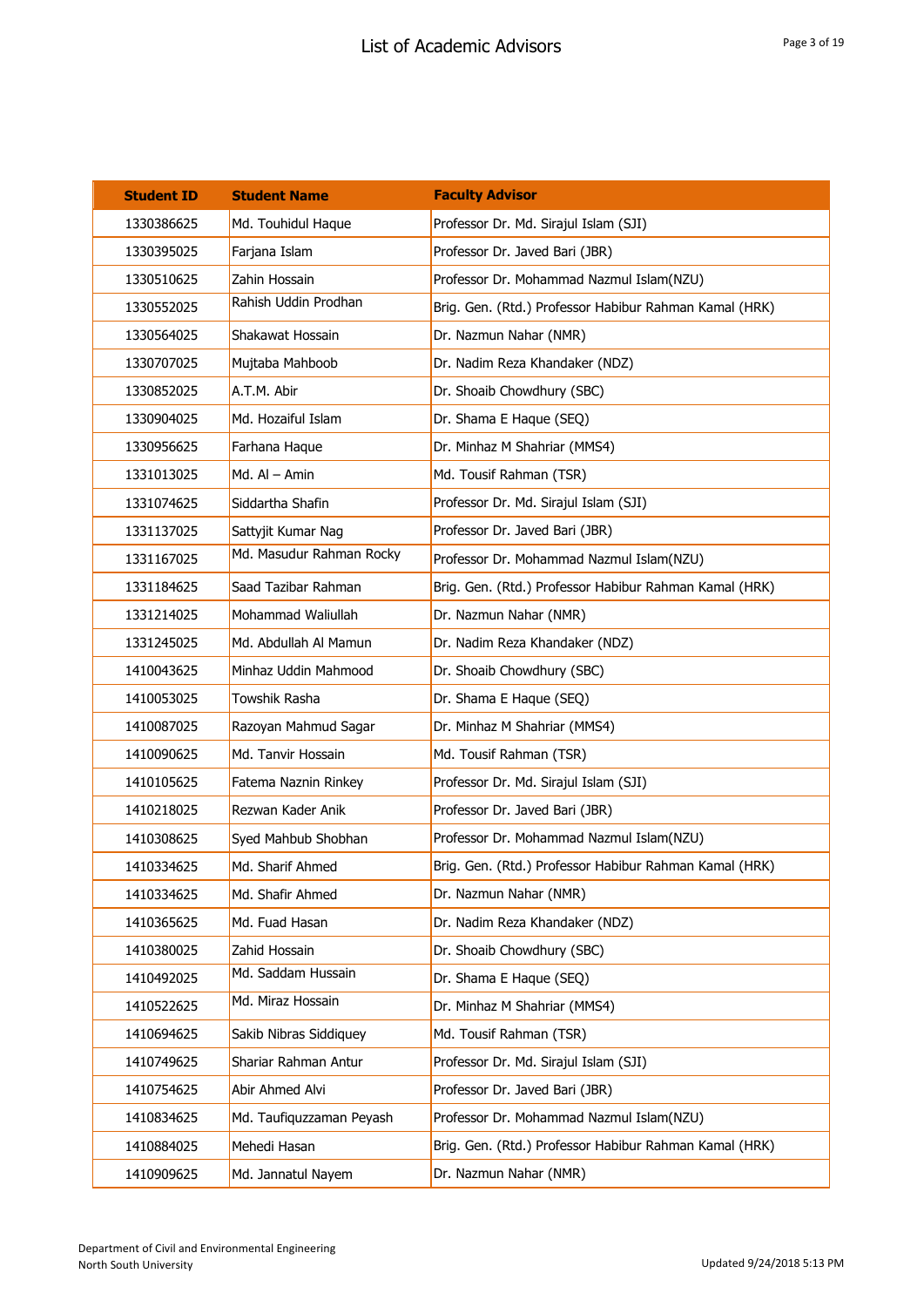| <b>Student ID</b> | <b>Student Name</b>                   | <b>Faculty Advisor</b>                                 |
|-------------------|---------------------------------------|--------------------------------------------------------|
| 1410942625        | Mohammad Ashigur Rahman               | Dr. Nadim Reza Khandaker (NDZ)                         |
| 1411102625        | Md. Naim Hossain                      | Dr. Shoaib Chowdhury (SBC)                             |
| 1411138025        | Farhana Aktar                         | Dr. Shama E Haque (SEQ)                                |
| 1411173625        | Md. Sazzadul Haque                    | Dr. Minhaz M Shahriar (MMS4)                           |
| 1411205625        | Aseer Masnoon                         | Md. Tousif Rahman (TSR)                                |
| 1411300625        | Saad Muhammad Zakaria                 | Professor Dr. Md. Sirajul Islam (SJI)                  |
| 1411320625        | Bishwajit Roy                         | Professor Dr. Javed Bari (JBR)                         |
| 1411369025        | Rooman Amin                           | Professor Dr. Mohammad Nazmul Islam(NZU)               |
| 1411455025        | Md. Abu Saleh                         | Brig. Gen. (Rtd.) Professor Habibur Rahman Kamal (HRK) |
| 1411520625        | Md. Rasheduzzaman Rayhan              | Dr. Nazmun Nahar (NMR)                                 |
| 1411573025        | Moshiur Rahman Shetu                  | Dr. Nadim Reza Khandaker (NDZ)                         |
| 1411576025        | Md. Istiak Hasan                      | Dr. Shoaib Chowdhury (SBC)                             |
| 1411606625        | Md. Nazrul Islam                      | Dr. Shama E Haque (SEQ)                                |
| 1411629625        | Md. Shafiqul Islam                    | Dr. Minhaz M Shahriar (MMS4)                           |
| 1411684625        | Rayian Huda Ananto                    | Md. Tousif Rahman (TSR)                                |
| 1411692025        | Muhammad Ashiqur Rahman               | Professor Dr. Md. Sirajul Islam (SJI)                  |
| 1411737025        | S.M. Sajjad Hussain Sadi              | Professor Dr. Javed Bari (JBR)                         |
| 1411741625        | Mohommed Ishtiaq Chowdhury            | Professor Dr. Mohammad Nazmul Islam(NZU)               |
| 1411764625        | Mohammed Sazzad UI Hoque<br>Chowdhurv | Brig. Gen. (Rtd.) Professor Habibur Rahman Kamal (HRK) |
| 1411913625        | Reza Tanvir Hassan                    | Dr. Nazmun Nahar (NMR)                                 |
| 1411945625        | Risan Ahmed Fahad                     | Dr. Nadim Reza Khandaker (NDZ)                         |
| 1411997625        | Md. Ruhul Amin                        | Dr. Shoaib Chowdhury (SBC)                             |
| 1420111025        | Imtiaz Mehmood                        | Dr. Shama E Haque (SEQ)                                |
| 1420113025        | Md. Jahin Khan                        | Dr. Minhaz M Shahriar (MMS4)                           |
| 1420190025        | Kritanta Chakma                       | Md. Tousif Rahman (TSR)                                |
| 1420222025        | S.M. Sakib Al Mahin                   | Professor Dr. Md. Sirajul Islam (SJI)                  |
| 1420358025        | Shohidul Islam                        | Professor Dr. Javed Bari (JBR)                         |
| 1420386025        | Md. Rahat Imtiaz Khan                 | Professor Dr. Mohammad Nazmul Islam(NZU)               |
| 1420676025        | Nabil Shad Likhon                     | Brig. Gen. (Rtd.) Professor Habibur Rahman Kamal (HRK) |
| 1420701025        | Md. Irfan                             | Dr. Nazmun Nahar (NMR)                                 |
| 1420706025        | Md. Al-Imran                          | Dr. Nadim Reza Khandaker (NDZ)                         |
| 1420710025        | Md. Khalid Syfullah Swapon            | Dr. Shoaib Chowdhury (SBC)                             |
| 1420714025        | Md. Abdus Sabur Sardar                | Dr. Shama E Haque (SEQ)                                |
| 1420723025        | Md. Mahbubur Rahman                   | Dr. Minhaz M Shahriar (MMS4)                           |
| 1420753025        | Md. Ahad Hossain                      | Md. Tousif Rahman (TSR)                                |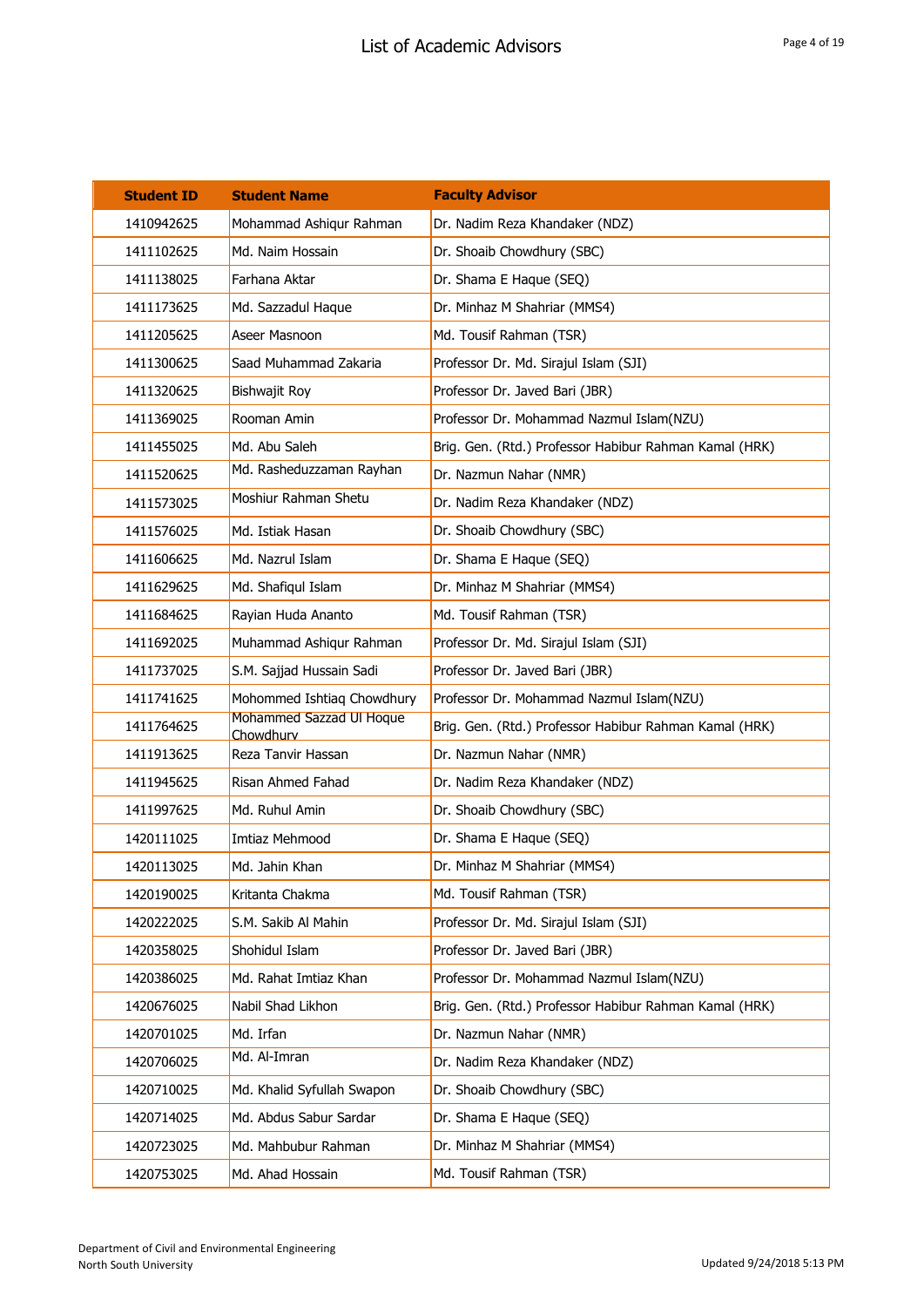| <b>Student ID</b> | <b>Student Name</b>       | <b>Faculty Advisor</b>                                 |
|-------------------|---------------------------|--------------------------------------------------------|
| 1420776025        | Mohamed Abdul Kadir       | Professor Dr. Md. Sirajul Islam (SJI)                  |
| 1420966025        | Md. Robayed Islam         | Professor Dr. Javed Bari (JBR)                         |
| 1420967025        | Abid Hossain Raza         | Professor Dr. Mohammad Nazmul Islam(NZU)               |
| 1420990025        | Md. Shirajus Salekin      | Brig. Gen. (Rtd.) Professor Habibur Rahman Kamal (HRK) |
| 1421087025        | Md. Muhaiminul Islam Sadi | Dr. Nazmun Nahar (NMR)                                 |
| 1421109625        | Quazi Rokaiya Haque       | Dr. Nadim Reza Khandaker (NDZ)                         |
| 1421259025        | Md. Nawfal Ahmed          | Dr. Shoaib Chowdhury (SBC)                             |
| 1421288025        | Md. Rezwan Islam          | Dr. Shama E Haque (SEQ)                                |
| 1421329025        | Sabrina Samreen Islam     | Dr. Minhaz M Shahriar (MMS4)                           |
| 1421339025        | Muhammad Saydul Islam     | Md. Tousif Rahman (TSR)                                |
| 1421347025        | Md. Rakibul Islam         | Professor Dr. Md. Sirajul Islam (SJI)                  |
| 1421379025        | Shafin Ali Adan           | Professor Dr. Javed Bari (JBR)                         |
| 1421380025        | Hassan Ali Mohamoud       | Professor Dr. Mohammad Nazmul Islam(NZU)               |
| 1421382025        | Mir Touhidul Islam        | Brig. Gen. (Rtd.) Professor Habibur Rahman Kamal (HRK) |
| 1421570625        | Saadman Sakib Rahman      | Dr. Nazmun Nahar (NMR)                                 |
| 1421624025        | Tushon Dey Babu           | Dr. Nadim Reza Khandaker (NDZ)                         |
| 1421625025        | Monowar Hossain Saikat    | Dr. Shoaib Chowdhury (SBC)                             |
| 1421634025        | Md. Abdullah-Al-Bashar    | Dr. Shama E Haque (SEQ)                                |
| 1421635025        | Sayeem Ahmed Bhuiyan      | Dr. Minhaz M Shahriar (MMS4)                           |
| 1421642025        | Md. Amdad Ullah           | Md. Tousif Rahman (TSR)                                |
| 1421662025        | Md. Raisul Islam          | Professor Dr. Md. Sirajul Islam (SJI)                  |
| 1421807625        | Kazi Toriqul Islam Badhon | Professor Dr. Javed Bari (JBR)                         |
| 1430033025        | Md. Abu Jar Gaffary       | Professor Dr. Mohammad Nazmul Islam(NZU)               |
| 1430094025        | Mahabir Chakma            | Brig. Gen. (Rtd.) Professor Habibur Rahman Kamal (HRK) |
| 1430095025        | Farhat Lamia Khaled       | Dr. Nazmun Nahar (NMR)                                 |
| 1430169025        | Abu Jahed Sarker          | Dr. Nadim Reza Khandaker (NDZ)                         |
| 1430191025        | Nahid Khandoker           | Dr. Shoaib Chowdhury (SBC)                             |
| 1430261025        | Shibly Sadic Abir         | Dr. Shama E Haque (SEQ)                                |
| 1430288625        | Saidur Rahmen             | Dr. Minhaz M Shahriar (MMS4)                           |
| 1430295025        | SM Rezwan Fardad Raz      | Md. Tousif Rahman (TSR)                                |
| 1430296025        | Md. Al Amin               | Professor Dr. Md. Sirajul Islam (SJI)                  |
| 1430330025        | Md. Rafeu Khan            | Professor Dr. Javed Bari (JBR)                         |
| 1430485025        | Ashraful Haque Parvez     | Professor Dr. Mohammad Nazmul Islam(NZU)               |
| 1430493625        | Mohammad Saqif Maqsud     | Brig. Gen. (Rtd.) Professor Habibur Rahman Kamal (HRK) |
| 1430525025        | Abu Bakar Siddique        | Dr. Nazmun Nahar (NMR)                                 |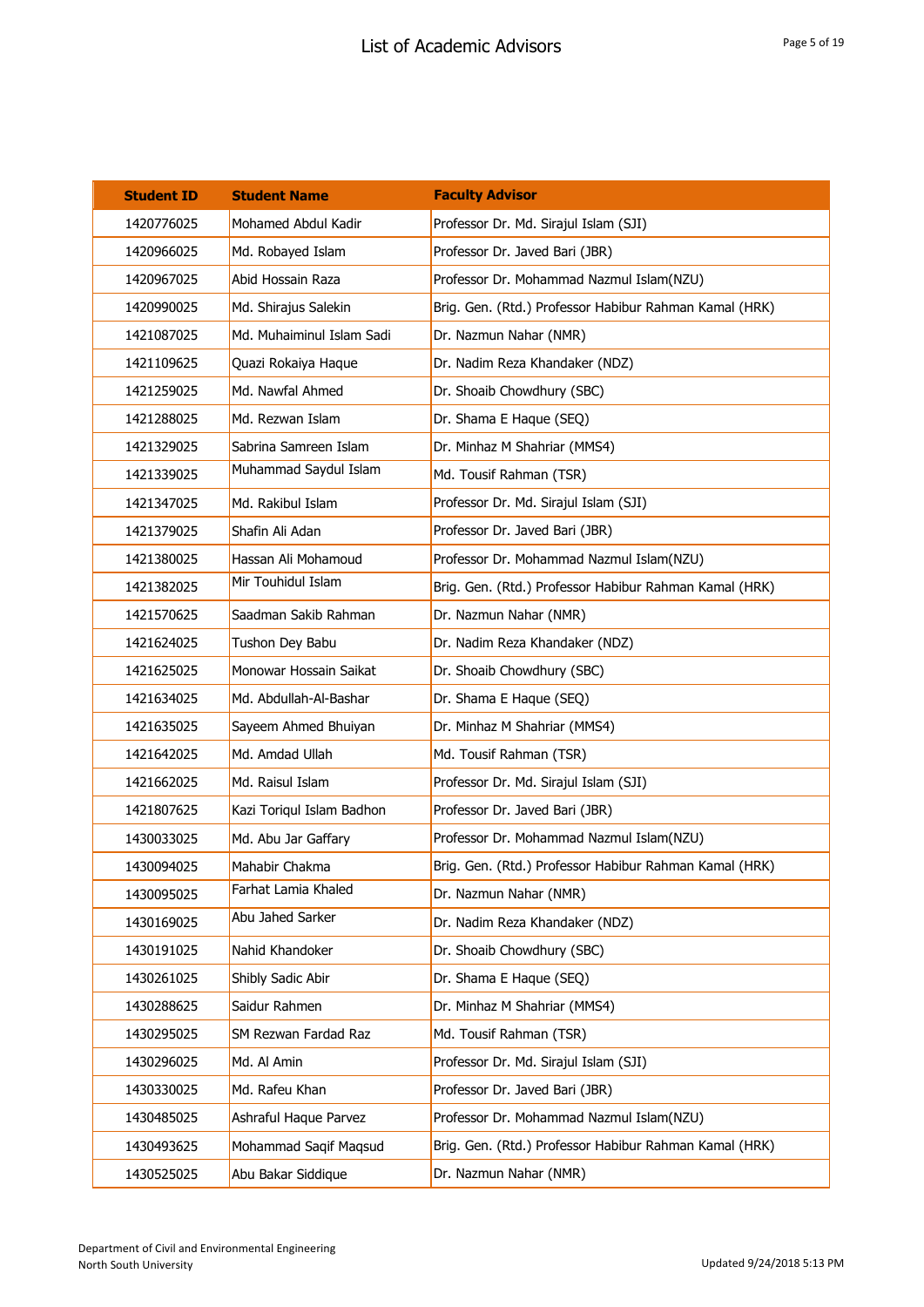| <b>Student ID</b> | <b>Student Name</b>               | <b>Faculty Advisor</b>                                 |
|-------------------|-----------------------------------|--------------------------------------------------------|
| 1430568025        | <b>Tahsin Karim</b>               | Dr. Nadim Reza Khandaker (NDZ)                         |
| 1430694625        | Maksudul Hassan                   | Dr. Shoaib Chowdhury (SBC)                             |
| 1430704625        | Shazeb Ahmed Khan                 | Dr. Shama E Haque (SEQ)                                |
| 1430829025        | Anik Biswas Joy                   | Dr. Minhaz M Shahriar (MMS4)                           |
| 1430899625        | Avijit Saha                       | Md. Tousif Rahman (TSR)                                |
| 1430983625        | Takia Fahrin Chowdhury            | Professor Dr. Md. Sirajul Islam (SJI)                  |
| 1431029625        | Rezwana Alom Ria                  | Professor Dr. Javed Bari (JBR)                         |
| 1431045625        | Ishmam Md. Arif Aktab             | Professor Dr. Mohammad Nazmul Islam(NZU)               |
| 1431084025        | Md. Fahim Abrar                   | Brig. Gen. (Rtd.) Professor Habibur Rahman Kamal (HRK) |
| 1431104025        | Indronil Devnath                  | Dr. Nazmun Nahar (NMR)                                 |
| 1431189025        | Shumiya Shurovi Emma              | Dr. Nadim Reza Khandaker (NDZ)                         |
| 1431209025        | Md. Abu Sufian                    | Dr. Shoaib Chowdhury (SBC)                             |
| 1431235025        | Md. Rayhan Miah                   | Dr. Shama E Haque (SEQ)                                |
| 1431247625        | Mazidur Rahman                    | Dr. Minhaz M Shahriar (MMS4)                           |
| 1510264625        | Nafisha Amin                      | Md. Tousif Rahman (TSR)                                |
| 1510331025        | Muneem Shahabuddin                | Professor Dr. Md. Sirajul Islam (SJI)                  |
| 1510380625        | Md. Raihanul Hoque                | Professor Dr. Javed Bari (JBR)                         |
| 1510433025        | Muhammad Newaz Sharif             | Professor Dr. Mohammad Nazmul Islam(NZU)               |
| 1510546025        | Mahadi Hassan Pollock             | Brig. Gen. (Rtd.) Professor Habibur Rahman Kamal (HRK) |
| 1510629625        | Sheikh Muhammad Muhtashim<br>Abid | Dr. Nazmun Nahar (NMR)                                 |
| 1510675025        | Al Mohaimen Akib                  | Dr. Nadim Reza Khandaker (NDZ)                         |
| 1510692625        | Kamrul Hasan Tanbeer              | Dr. Shoaib Chowdhury (SBC)                             |
| 1510752025        | Md. Alif Shaharier                | Dr. Shama E Haque (SEQ)                                |
| 1510849625        | Asif Rahman                       | Dr. Minhaz M Shahriar (MMS4)                           |
| 1510921625        | Ahsan Ali                         | Md. Tousif Rahman (TSR)                                |
| 1510933627        | Hasan Shahriar                    | Professor Dr. Md. Sirajul Islam (SJI)                  |
| 1510983625        | Abdullah-Al Fahim                 | Professor Dr. Javed Bari (JBR)                         |
| 1511009025        | Azmain Abrar                      | Professor Dr. Mohammad Nazmul Islam(NZU)               |
| 1511018625        | Fatematuz Zahura                  | Brig. Gen. (Rtd.) Professor Habibur Rahman Kamal (HRK) |
| 1511033625        | Fariha ibnat Prethu               | Dr. Nazmun Nahar (NMR)                                 |
| 1511057025        | Marium Akhter Mou                 | Dr. Nadim Reza Khandaker (NDZ)                         |
| 1511073025        | Md. Golam Shahriar                | Dr. Shoaib Chowdhury (SBC)                             |
| 1511105625        | Sayam Hossain                     | Dr. Shama E Haque (SEQ)                                |
| 1511130025        | Syed Rafid Tahmid                 | Dr. Minhaz M Shahriar (MMS4)                           |
| 1511194625        | Md. Ali Farhan                    | Md. Tousif Rahman (TSR)                                |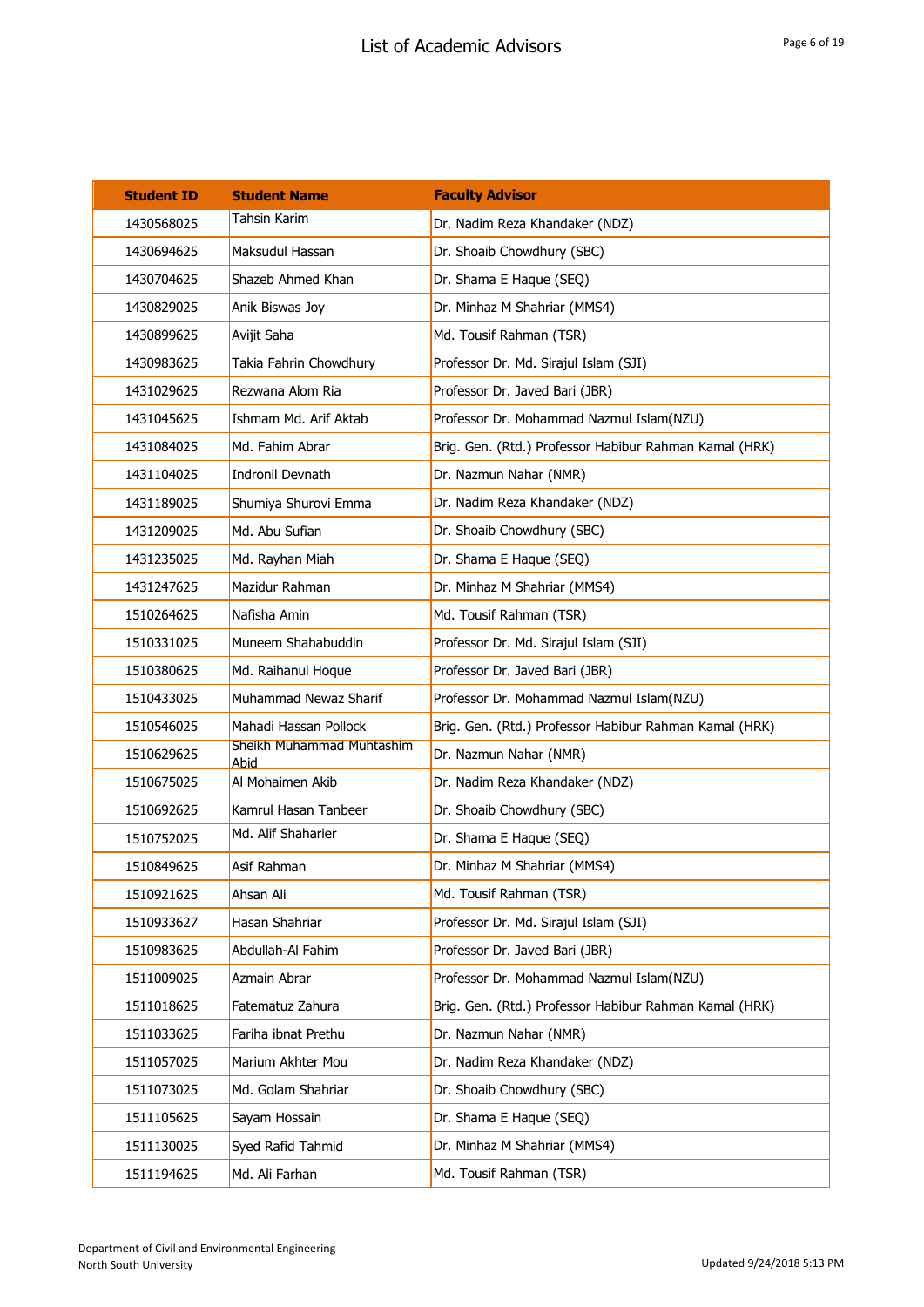| <b>Student ID</b> | <b>Student Name</b>      | <b>Faculty Advisor</b>                                 |
|-------------------|--------------------------|--------------------------------------------------------|
| 1511197625        | Md. Ashraful Alom        | Professor Dr. Md. Sirajul Islam (SJI)                  |
| 1511306625        | Md. Imran Hasan Rose     | Professor Dr. Javed Bari (JBR)                         |
| 1511330625        | Mostafizur Rahman Shovan | Professor Dr. Mohammad Nazmul Islam(NZU)               |
| 1511333625        | Md. Jahirul Islam        | Brig. Gen. (Rtd.) Professor Habibur Rahman Kamal (HRK) |
| 1511462625        | Md. Tanvir Islam Sunny   | Dr. Nazmun Nahar (NMR)                                 |
| 1511534625        | Tarek Al Zahid           | Dr. Nadim Reza Khandaker (NDZ)                         |
| 1511607625        | Md. Rabbi Khan           | Dr. Shoaib Chowdhury (SBC)                             |
| 1511624025        | Mohib Bin Habib          | Dr. Shama E Haque (SEQ)                                |
| 1511627025        | Mohammad Nahid Hassan    | Dr. Minhaz M Shahriar (MMS4)                           |
| 1511631025        | Saquib Mohammed Haroon   | Md. Tousif Rahman (TSR)                                |
| 1511779625        | Tashfia Akter            | Professor Dr. Md. Sirajul Islam (SJI)                  |
| 1511790625        | Fariha Hossain           | Professor Dr. Javed Bari (JBR)                         |
| 1511842025        | Md. Abdullah Al Fahim    | Professor Dr. Mohammad Nazmul Islam(NZU)               |
| 1511848025        | Showrave Bhowmik         | Brig. Gen. (Rtd.) Professor Habibur Rahman Kamal (HRK) |
| 1511893025        | Munem Shahriar           | Dr. Nazmun Nahar (NMR)                                 |
| 1511922625        | Md. Mahmudul Hasan       | Dr. Nadim Reza Khandaker (NDZ)                         |
| 1511922625        | Yunus Ahmed Tanvir       | Dr. Shoaib Chowdhury (SBC)                             |
| 1511943625        | Md. Naminur Rahman       | Dr. Shama E Haque (SEQ)                                |
| 1512050025        | Anik Kumar Bhakta        | Dr. Minhaz M Shahriar (MMS4)                           |
| 1512071625        | Mahinur Ferdous Maisha   | Md. Tousif Rahman (TSR)                                |
| 1512155625        | Jasmin Akter Rumi        | Professor Dr. Md. Sirajul Islam (SJI)                  |
| 1512214625        | Jannatul Ferdous Barsha  | Professor Dr. Javed Bari (JBR)                         |
| 1512266025        | Khandoker Imran Hossen   | Professor Dr. Mohammad Nazmul Islam(NZU)               |
| 1512284025        | Md. Ashraful Islam       | Brig. Gen. (Rtd.) Professor Habibur Rahman Kamal (HRK) |
| 1512286625        | Md. Tarikul Islam        | Dr. Nazmun Nahar (NMR)                                 |
| 1512303625        | Sihab Sahoriar           | Dr. Nadim Reza Khandaker (NDZ)                         |
| 1512382025        | Sabbir Khan Redoy        | Dr. Shoaib Chowdhury (SBC)                             |
| 1512411625        | Md. Mustafizur Rahman    | Dr. Shama E Haque (SEQ)                                |
| 1512496625        | Md. Rafiqul Islam        | Dr. Minhaz M Shahriar (MMS4)                           |
| 1512497625        | Md. Mehedi Hasan         | Md. Tousif Rahman (TSR)                                |
| 1512533625        | Jannatul Ferdous         | Professor Dr. Md. Sirajul Islam (SJI)                  |
| 1512542625        | SK Nazib Mahmud          | Professor Dr. Javed Bari (JBR)                         |
| 1512559025        | Sonjoy Paul              | Professor Dr. Mohammad Nazmul Islam(NZU)               |
| 1512574625        | Walid-Bin-Mahmud         | Brig. Gen. (Rtd.) Professor Habibur Rahman Kamal (HRK) |
| 1512578625        | Md. Riyad Mahmud         | Dr. Nazmun Nahar (NMR)                                 |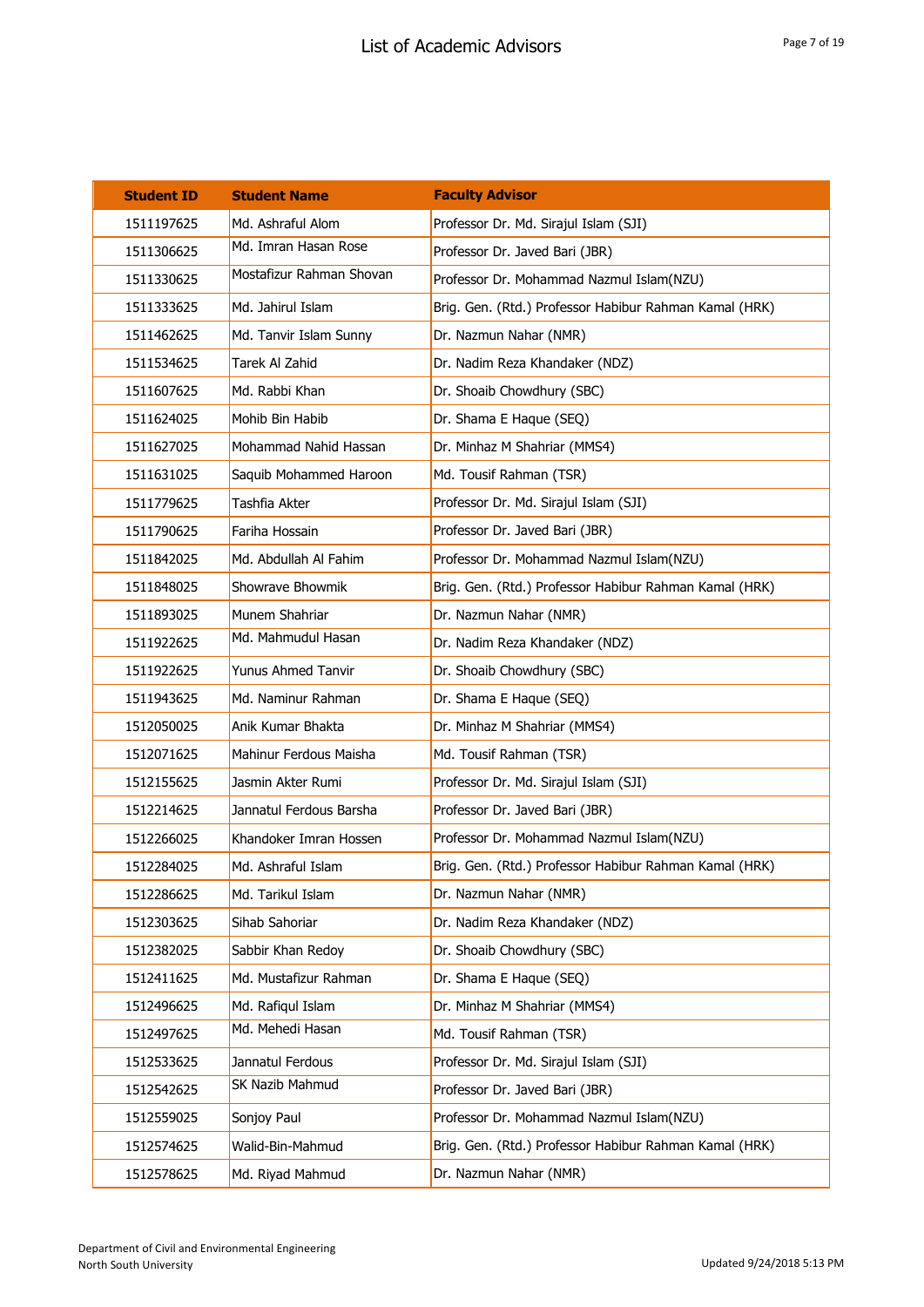| <b>Student ID</b> | <b>Student Name</b>        | <b>Faculty Advisor</b>                                 |
|-------------------|----------------------------|--------------------------------------------------------|
| 1512630025        | Ahmed Sharhria             | Dr. Nadim Reza Khandaker (NDZ)                         |
| 1512660025        | Md. Akib Hasan Rishad      | Dr. Shoaib Chowdhury (SBC)                             |
| 1512673625        | Md. Asif Ifthaker Redoy    | Dr. Shama E Haque (SEQ)                                |
| 1512676025        | Ishtiak Rahman Jishan      | Dr. Minhaz M Shahriar (MMS4)                           |
| 1512711025        | S.M. Rakibul Hasan Rony    | Md. Tousif Rahman (TSR)                                |
| 1513114025        | Fazle Rabbi                | Professor Dr. Md. Sirajul Islam (SJI)                  |
| 1513145625        | Md. Khalid Hasan           | Professor Dr. Javed Bari (JBR)                         |
| 1513260025        | Md. Omar Faruk             | Professor Dr. Mohammad Nazmul Islam(NZU)               |
| 1513276625        | Abu Amor Nahil Faruque     | Brig. Gen. (Rtd.) Professor Habibur Rahman Kamal (HRK) |
| 1520017625        | Sadman Sakib               | Dr. Nazmun Nahar (NMR)                                 |
| 1520023025        | Simoon Mostafa             | Dr. Nadim Reza Khandaker (NDZ)                         |
| 1520074625        | Shopnil Sultana            | Dr. Shoaib Chowdhury (SBC)                             |
| 1520149025        | Md. Aminur Islam           | Dr. Shama E Haque (SEQ)                                |
| 1520186025        | Md. Mashirul Hasan         | Dr. Minhaz M Shahriar (MMS4)                           |
| 1520247625        | Md. Kamrul Hasan           | Md. Tousif Rahman (TSR)                                |
| 1520266025        | Hasan Mahmud               | Professor Dr. Md. Sirajul Islam (SJI)                  |
| 1520266025        | Hasan Mahmud               | Professor Dr. Javed Bari (JBR)                         |
| 1520271625        | Md. Shayakhul Islam Shajib | Professor Dr. Mohammad Nazmul Islam(NZU)               |
| 1520306025        | Anulikhon Chowdhury        | Brig. Gen. (Rtd.) Professor Habibur Rahman Kamal (HRK) |
| 1520344625        | Md. Johairul Islam Bhuiyan | Dr. Nazmun Nahar (NMR)                                 |
| 1520350625        | Nayemul slam Zihad         | Dr. Nadim Reza Khandaker (NDZ)                         |
| 1520472625        | Md. Nahid Salman           | Dr. Shoaib Chowdhury (SBC)                             |
| 1520502025        | Zia Uddin Mohammad         | Dr. Shama E Haque (SEQ)                                |
| 1520519625        | Asifuzzaman                | Dr. Minhaz M Shahriar (MMS4)                           |
| 1520522025        | Estiak Ahmed               | Md. Tousif Rahman (TSR)                                |
| 1520530625        | Md.Nazmul Hossain Emon     | Professor Dr. Md. Sirajul Islam (SJI)                  |
| 1520551025        | M. Ekhlasur Rahman Sael    | Professor Dr. Javed Bari (JBR)                         |
| 1520589025        | Md. Arifur Rahman Sarkar   | Professor Dr. Mohammad Nazmul Islam(NZU)               |
| 1520590625        | Md. Misbah-Ul-Aziz         | Brig. Gen. (Rtd.) Professor Habibur Rahman Kamal (HRK) |
| 1520592025        | Israt Jerin                | Dr. Nazmun Nahar (NMR)                                 |
| 1520616625        | Md. Fakrul Islam Polash    | Dr. Nadim Reza Khandaker (NDZ)                         |
| 1520637625        | H.M Saimum Raj             | Dr. Shoaib Chowdhury (SBC)                             |
| 1520670625        | Alamgir Hossain            | Dr. Shama E Haque (SEQ)                                |
| 1520713025        | Asif Ahmed                 | Dr. Minhaz M Shahriar (MMS4)                           |
| 1520737625        | Mehedi Hasan               | Md. Tousif Rahman (TSR)                                |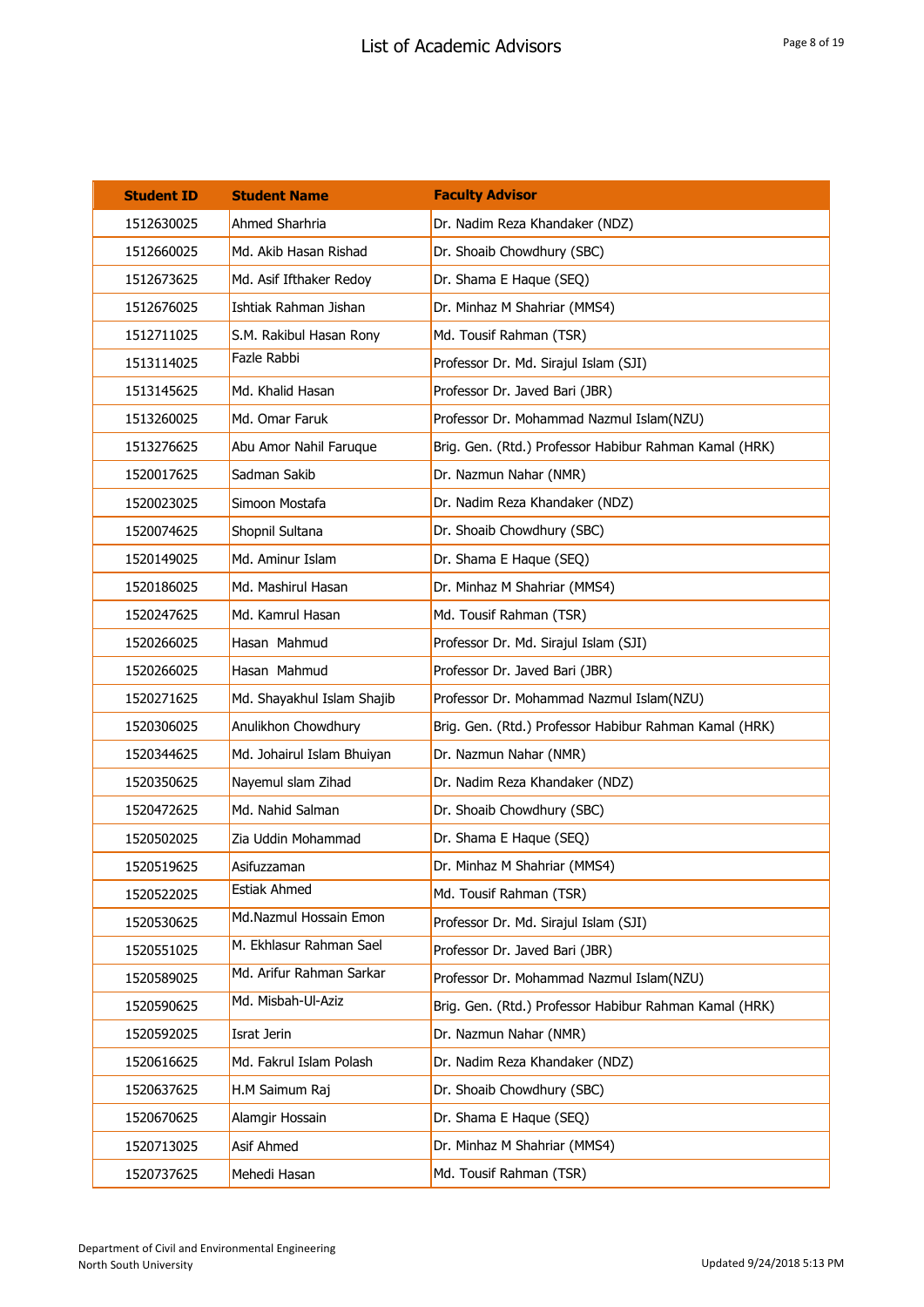| <b>Student ID</b> | <b>Student Name</b>       | <b>Faculty Advisor</b>                                 |
|-------------------|---------------------------|--------------------------------------------------------|
| 1520769625        | Tashriq Ahmed Bin Azad    | Professor Dr. Md. Sirajul Islam (SJI)                  |
| 1520788625        | Md. Touhidul Islam Khan   | Professor Dr. Javed Bari (JBR)                         |
| 1520850625        | K.M. Ehsanul Haque        | Professor Dr. Mohammad Nazmul Islam(NZU)               |
| 1520886625        | Md. Rahat Hossain         | Brig. Gen. (Rtd.) Professor Habibur Rahman Kamal (HRK) |
| 1520896025        | Hamse Abdi Hassan         | Dr. Nazmun Nahar (NMR)                                 |
| 1520897025        | Nagib Abdi Rabi           | Dr. Nadim Reza Khandaker (NDZ)                         |
| 1520908625        | Maeesha Anzum Safi        | Dr. Shoaib Chowdhury (SBC)                             |
| 1520967625        | Sadnan Sayeed Shishir     | Dr. Shama E Haque (SEQ)                                |
| 1520979625        | Mim Islam                 | Dr. Minhaz M Shahriar (MMS4)                           |
| 1521015625        | Md. Rahat Islam           | Md. Tousif Rahman (TSR)                                |
| 1521026625        | Sufia Haque               | Professor Dr. Md. Sirajul Islam (SJI)                  |
| 1521043025        | Sayeda Sumaia Rahman      | Professor Dr. Javed Bari (JBR)                         |
| 1521082025        | Feroze Ahmed              | Professor Dr. Mohammad Nazmul Islam(NZU)               |
| 1521103025        | Ataul Hakim Sohag         | Brig. Gen. (Rtd.) Professor Habibur Rahman Kamal (HRK) |
| 1521123025        | Syed Faris Akhter         | Dr. Nazmun Nahar (NMR)                                 |
| 1521142025        | Srabanta Das              | Dr. Nadim Reza Khandaker (NDZ)                         |
| 1521154625        | Mahbubul Alam             | Dr. Shoaib Chowdhury (SBC)                             |
| 1521357625        | Md. Minhazul Arifin       | Dr. Shama E Haque (SEQ)                                |
| 1521368625        | Mohaiminul Hassan         | Dr. Minhaz M Shahriar (MMS4)                           |
| 1521410025        | Ali Zasaad Romel          | Md. Tousif Rahman (TSR)                                |
| 1521448625        | Masuma Rahman Sumaiya     | Professor Dr. Md. Sirajul Islam (SJI)                  |
| 1521462625        | A.K.M. Jubayer Alam       | Professor Dr. Javed Bari (JBR)                         |
| 1521612025        | Shake Md. Delowar Hossain | Professor Dr. Mohammad Nazmul Islam(NZU)               |
| 1521628625        | Tazul Islam Bappy         | Brig. Gen. (Rtd.) Professor Habibur Rahman Kamal (HRK) |
| 1521652625        | Md. Sujan Mia             | Dr. Nazmun Nahar (NMR)                                 |
| 1521682025        | Choton Kumar Bhowmik      | Dr. Nadim Reza Khandaker (NDZ)                         |
| 1521703625        | Md. Rafsan Rafi           | Dr. Shoaib Chowdhury (SBC)                             |
| 1521756025        | Fardeen Arafat            | Dr. Shama E Haque (SEQ)                                |
| 1521757625        | Sazzad Hossain            | Dr. Minhaz M Shahriar (MMS4)                           |
| 1522033625        | Shakhawat Al Hasan        | Md. Tousif Rahman (TSR)                                |
| 1530096625        | Ishtyak Bin Ibrahim Dihan | Professor Dr. Md. Sirajul Islam (SJI)                  |
| 1530098625        | Tanvir Ahmed Niloy        | Professor Dr. Javed Bari (JBR)                         |
| 1530099625        | Faysal Ahmed              | Professor Dr. Mohammad Nazmul Islam(NZU)               |
| 1530144025        | Md. Shafin Ahmed          | Brig. Gen. (Rtd.) Professor Habibur Rahman Kamal (HRK) |
| 1530270025        | Sowad Mohamma Setu        | Dr. Nazmun Nahar (NMR)                                 |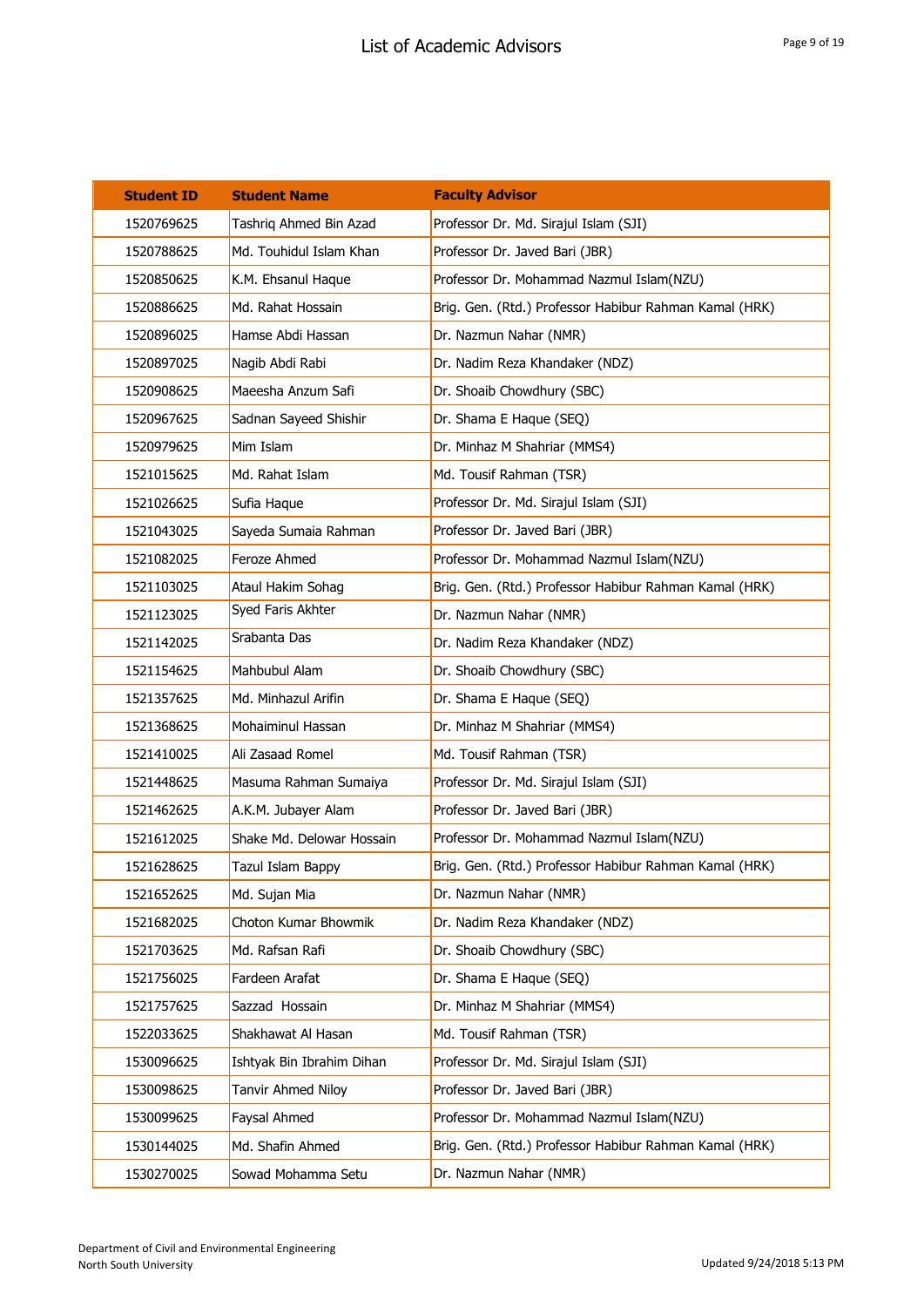| <b>Student ID</b> | <b>Student Name</b>       | <b>Faculty Advisor</b>                                 |
|-------------------|---------------------------|--------------------------------------------------------|
| 1530373625        | Mohammad Shahrukh Hamid   | Dr. Nadim Reza Khandaker (NDZ)                         |
| 1530380625        | Labiba Mahwiyat Haque     | Dr. Shoaib Chowdhury (SBC)                             |
| 1530398625        | Eric Peter Mondol Prattya | Dr. Shama E Haque (SEQ)                                |
| 1530413625        | Naila Nabila Orchy        | Dr. Minhaz M Shahriar (MMS4)                           |
| 1530471625        | Mohammad Hassan Riyadh    | Md. Tousif Rahman (TSR)                                |
| 1530622625        | Ali Sadman Sakib          | Professor Dr. Md. Sirajul Islam (SJI)                  |
| 1530698625        | Muntaseer Sowad           | Professor Dr. Javed Bari (JBR)                         |
| 1530782025        | <b>Ferdous Wahied</b>     | Professor Dr. Mohammad Nazmul Islam(NZU)               |
| 1530807025        | Shahriar Khan Shovon      | Brig. Gen. (Rtd.) Professor Habibur Rahman Kamal (HRK) |
| 1530936625        | Md. Aminul Islam          | Dr. Nazmun Nahar (NMR)                                 |
| 1530954625        | Abdullah Jahan Bhuiyan    | Dr. Nadim Reza Khandaker (NDZ)                         |
| 1531032625        | Fardin Ahmed              | Dr. Shoaib Chowdhury (SBC)                             |
| 1531162025        | Md. Eyaqub Badsha         | Dr. Shama E Haque (SEQ)                                |
| 1531163025        | Proma Bari                | Dr. Minhaz M Shahriar (MMS4)                           |
| 1531164625        | Md. Mobassher Anwar       | Md. Tousif Rahman (TSR)                                |
| 1531251625        | Zubaidur Rahman Khan      | Professor Dr. Md. Sirajul Islam (SJI)                  |
| 1531415625        | Sarower Elahi Sabbir      | Professor Dr. Javed Bari (JBR)                         |
| 1531463625        | Mamun Hossain             | Professor Dr. Mohammad Nazmul Islam(NZU)               |
| 1531516625        | Shahadat Hossian          | Brig. Gen. (Rtd.) Professor Habibur Rahman Kamal (HRK) |
| 1531537025        | Abdiqadir Mohammed        | Dr. Nazmun Nahar (NMR)                                 |
| 1731006025        | Zhang Xianzhe             | Dr. Nadim Reza Khandaker (NDZ)                         |
| 1731007025        | Liu Hailiang              | Dr. Shoaib Chowdhury (SBC)                             |
| 1731568025        | S.M Rayhan Ebney Barhar   | Dr. Shama E Haque (SEQ)                                |
| 1731751625        | Alice Stephanic Gomes     | Dr. Minhaz M Shahriar (MMS4)                           |
| 1731930625        | Sakib Mohd. Shahriyar     | Md. Tousif Rahman (TSR)                                |
| 161 0077 625      | S.M.Eftikhar Chowdhury    | Professor Dr. Md. Sirajul Islam (SJI)                  |
| 161 0091 025      | Farzana Islam Khan        | Professor Dr. Javed Bari (JBR)                         |
| 161 0127 025      | Abdullah Al Sakib         | Professor Dr. Mohammad Nazmul Islam(NZU)               |
| 161 0141 025      | Mustafizur Rahman Khan    | Brig. Gen. (Rtd.) Professor Habibur Rahman Kamal (HRK) |
| 161 0182 025      | Farhan Tanvir Robin       | Dr. Nazmun Nahar (NMR)                                 |
| 161 0192 025      | Sirajum Monira            | Dr. Nadim Reza Khandaker (NDZ)                         |
| 161 0196 025      | Sayed Md.Sayed            | Dr. Shoaib Chowdhury (SBC)                             |
| 161 0229 025      | Nazmul Hasan Babu         | Dr. Shama E Haque (SEQ)                                |
| 161 0257 025      | Md. Alamin                | Dr. Minhaz M Shahriar (MMS4)                           |
| 161 0269 025      | Sarwar Jahan Sayem        | Md. Tousif Rahman (TSR)                                |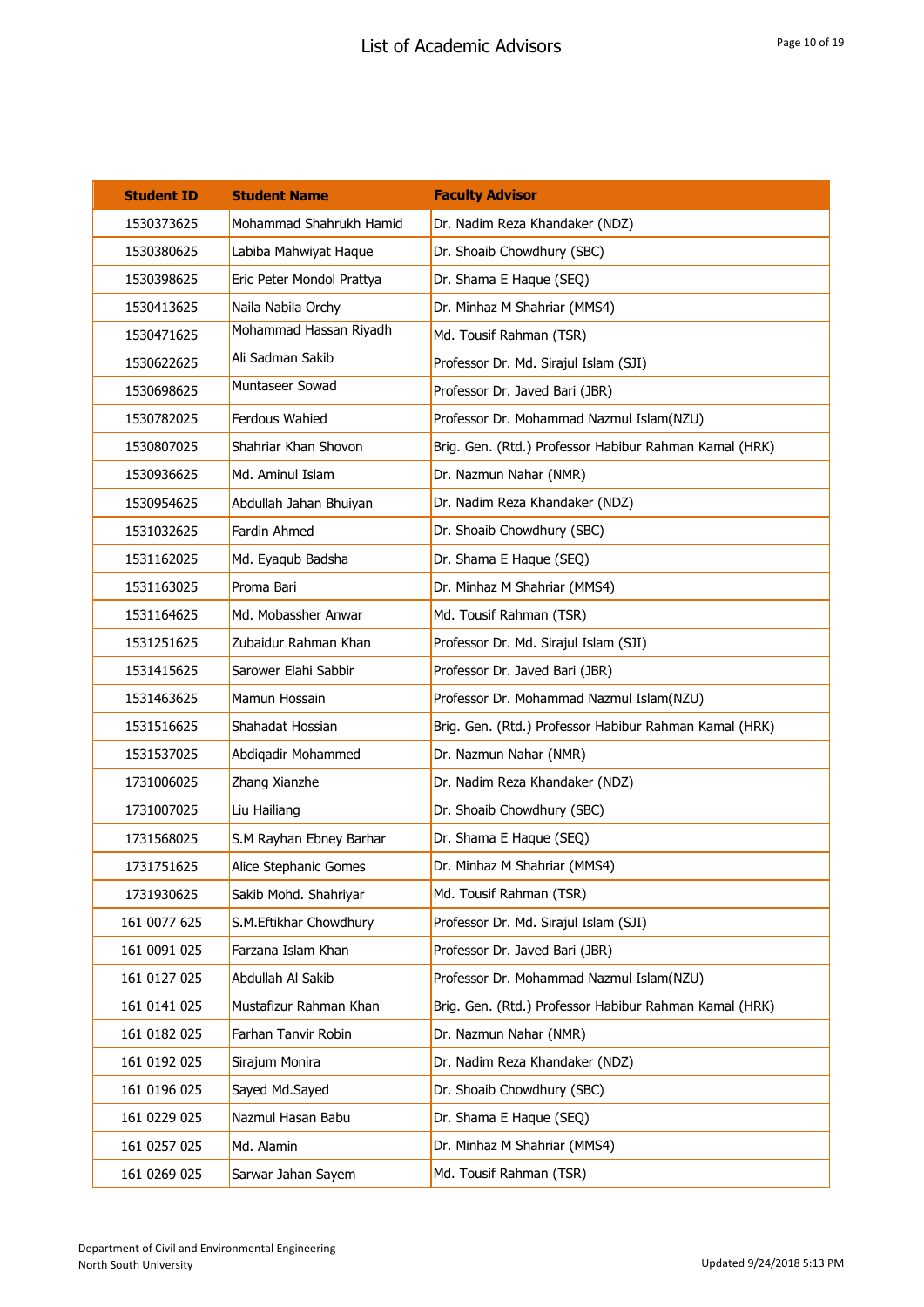| <b>Student ID</b> | <b>Student Name</b>        | <b>Faculty Advisor</b>                                 |
|-------------------|----------------------------|--------------------------------------------------------|
| 161 0276 625      | Kazi Imadul Islam          | Professor Dr. Md. Sirajul Islam (SJI)                  |
| 161 0285 625      | Supratim Mitra             | Professor Dr. Javed Bari (JBR)                         |
| 161 0418 625      | Shbro Prokash Dey Rahul    | Professor Dr. Mohammad Nazmul Islam(NZU)               |
| 161 0447 625      | Aditya Barua               | Brig. Gen. (Rtd.) Professor Habibur Rahman Kamal (HRK) |
| 161 0459 625      | Mahmud Zaman Khan          | Dr. Nazmun Nahar (NMR)                                 |
| 161 0460 625      | Mayesha Maliha Diya        | Dr. Nadim Reza Khandaker (NDZ)                         |
| 161 0533 625      | Sumaya Afroz Shandhi       | Dr. Shoaib Chowdhury (SBC)                             |
| 161 0590 625      | Md.Mahidy Hossain          | Dr. Shama E Haque (SEQ)                                |
| 161 0615 625      | Farhan Shariar Annor       | Dr. Minhaz M Shahriar (MMS4)                           |
| 161 0663 625      | Syed Mohaiminul Islam      | Md. Tousif Rahman (TSR)                                |
| 161 0685 625      | Md. Jahidul Islam Babu     | Professor Dr. Md. Sirajul Islam (SJI)                  |
| 161 0692 625      | Khandaker Muntasir Hossain | Professor Dr. Javed Bari (JBR)                         |
| 161 0723 625      | Abu Khalid Khan            | Professor Dr. Mohammad Nazmul Islam(NZU)               |
| 161 0728 025      | Md.Eftakher Khan           | Brig. Gen. (Rtd.) Professor Habibur Rahman Kamal (HRK) |
| 161 0733 625      | Md.Ashraful Alam           | Dr. Nazmun Nahar (NMR)                                 |
| 161 0811 025      | Abu Bakar Siddik Shakil    | Dr. Nadim Reza Khandaker (NDZ)                         |
| 161 0817 625      | Zerin Tasneem              | Dr. Shoaib Chowdhury (SBC)                             |
| 161 0833 625      | S.S.AI Mamun               | Dr. Shama E Haque (SEQ)                                |
| 161 0843 025      | Romana Yasmeen             | Dr. Minhaz M Shahriar (MMS4)                           |
| 161 0893 025      | Shahed Mahabub Sony        | Md. Tousif Rahman (TSR)                                |
| 161 0936 625      | Md.Ziaul Hoque             | Professor Dr. Md. Sirajul Islam (SJI)                  |
| 161 0943 625      | Mahbub Karim               | Professor Dr. Javed Bari (JBR)                         |
| 161 1015 025      | Mahmood Rafi Kardar        | Professor Dr. Mohammad Nazmul Islam(NZU)               |
| 161 1031 625      | Shakil Ahammed             | Brig. Gen. (Rtd.) Professor Habibur Rahman Kamal (HRK) |
| 161 1060 625      | Sheikh Moinul Hassan       | Dr. Nazmun Nahar (NMR)                                 |
| 161 1074 625      | Md.Sahin Kamal Robin       | Dr. Nadim Reza Khandaker (NDZ)                         |
| 161 1093 025      | Saidur Rahman Tipu         | Dr. Shoaib Chowdhury (SBC)                             |
| 161 1164 625      | Salah Arafin               | Dr. Shama E Haque (SEQ)                                |
| 161 1166 625      | Md. Safayet Azim Badhon    | Dr. Minhaz M Shahriar (MMS4)                           |
| 161 1181 625      | Md. Mohsinul Islam Zisun   | Md. Tousif Rahman (TSR)                                |
| 161 1187 625      | Rahul Chandra Halder       | Professor Dr. Md. Sirajul Islam (SJI)                  |
| 161 1263 625      | Md. Rayhan Mondal          | Professor Dr. Javed Bari (JBR)                         |
| 161 1329 625      | Jahin Hasan Rupak          | Professor Dr. Mohammad Nazmul Islam(NZU)               |
| 161 1338 625      | Rakibul Hossain Khan       | Brig. Gen. (Rtd.) Professor Habibur Rahman Kamal (HRK) |
| 161 1354 625      | Bilash Bhattacharyya       | Dr. Nazmun Nahar (NMR)                                 |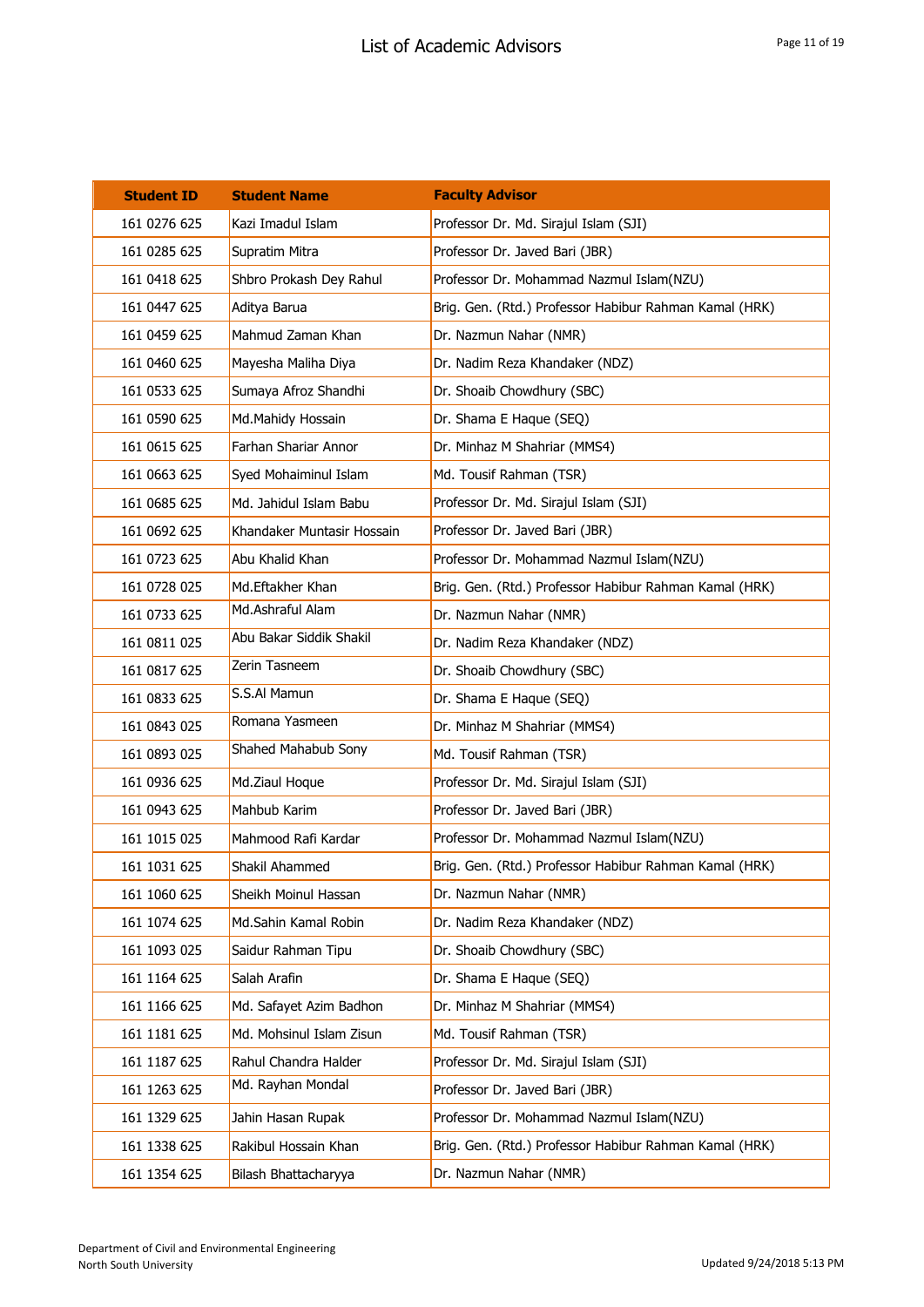| <b>Student ID</b> | <b>Student Name</b>        | <b>Faculty Advisor</b>                                 |
|-------------------|----------------------------|--------------------------------------------------------|
| 161 1355 625      | Ali Azran                  | Dr. Nadim Reza Khandaker (NDZ)                         |
| 161 1357 025      | Md. Riyadul Islam Prodhan  | Dr. Shoaib Chowdhury (SBC)                             |
| 161 1362 025      | Gazi Rasel Amin Ridoy      | Dr. Shama E Haque (SEQ)                                |
| 161 1449 025      | Md.Mahfujur Rahman Shaikat | Dr. Minhaz M Shahriar (MMS4)                           |
| 161 1496 625      | SK Shabab Saad             | Md. Tousif Rahman (TSR)                                |
| 161 1520 625      | Hridoy Saha                | Professor Dr. Md. Sirajul Islam (SJI)                  |
| 161 1571 025      | Mahmudul Hasan Mahim       | Professor Dr. Javed Bari (JBR)                         |
| 161 1705 625      | Shakawat Hossain Prince    | Professor Dr. Mohammad Nazmul Islam(NZU)               |
| 161 1782 625      | Mohaiminul Alam Khan       | Brig. Gen. (Rtd.) Professor Habibur Rahman Kamal (HRK) |
| 161 1824 025      | Md. Asaduzzaman Asif       | Dr. Nazmun Nahar (NMR)                                 |
| 161 1876 625      | Saikat Hasan Anik          | Dr. Nadim Reza Khandaker (NDZ)                         |
| 161 1902 625      | S.M. Sadman Islam Munshi   | Dr. Shoaib Chowdhury (SBC)                             |
| 161 2154 625      | Monjurul Islam Chandon     | Dr. Shama E Haque (SEQ)                                |
| 161 2262 625      | Md. Abu Musa               | Dr. Minhaz M Shahriar (MMS4)                           |
| 161 2324 625      | Hossain Galib Fuad         | Md. Tousif Rahman (TSR)                                |
| 161 2353 625      | Kazi Md. Eisa              | Professor Dr. Md. Sirajul Islam (SJI)                  |
| 161 2364 025      | Amir Hossain Raju          | Professor Dr. Javed Bari (JBR)                         |
| 161 2389 625      | Partho Bosak Sagor         | Professor Dr. Mohammad Nazmul Islam(NZU)               |
| 161 2525 625      | Sadikur Rahman             | Brig. Gen. (Rtd.) Professor Habibur Rahman Kamal (HRK) |
| 161 2603 625      | Fazlul Hoque Mahbub        | Dr. Nazmun Nahar (NMR)                                 |
| 161 2660 625      | Md. Shadman Sakib Pavel    | Dr. Nadim Reza Khandaker (NDZ)                         |
| 161 2726 025      | Asma Tabassum              | Dr. Shoaib Chowdhury (SBC)                             |
| 161 2837 625      | Nayeem Alom Nasir          | Dr. Shama E Haque (SEQ)                                |
| 162 0134 625      | Md.Atiqul Islam            | Dr. Minhaz M Shahriar (MMS4)                           |
| 162 0235 025      | Khairul Hasan Tusher       | Md. Tousif Rahman (TSR)                                |
| 162 0264 625      | Md.Moinul Hossain          | Professor Dr. Md. Sirajul Islam (SJI)                  |
| 162 0405 025      | Akon Md. Bayjid            | Professor Dr. Javed Bari (JBR)                         |
| 162 0409 625      | Tarikul Islam              | Professor Dr. Mohammad Nazmul Islam(NZU)               |
| 162 0468 625      | <b>Bipul Saha</b>          | Brig. Gen. (Rtd.) Professor Habibur Rahman Kamal (HRK) |
| 162 0471 025      | Nafee Naeer Fattah         | Dr. Nazmun Nahar (NMR)                                 |
| 162 0472 025      | Md.Rejone Ferdous          | Dr. Nadim Reza Khandaker (NDZ)                         |
| 162 0507 025      | Md.Rohul Amin              | Dr. Shoaib Chowdhury (SBC)                             |
| 162 0514 625      | Hia Quaishy                | Dr. Shama E Haque (SEQ)                                |
| 162 0537 625      | Md.Abdullah Al Roman       | Dr. Minhaz M Shahriar (MMS4)                           |
| 162 0556 025      | Umme Farah Shakin Neha     | Md. Tousif Rahman (TSR)                                |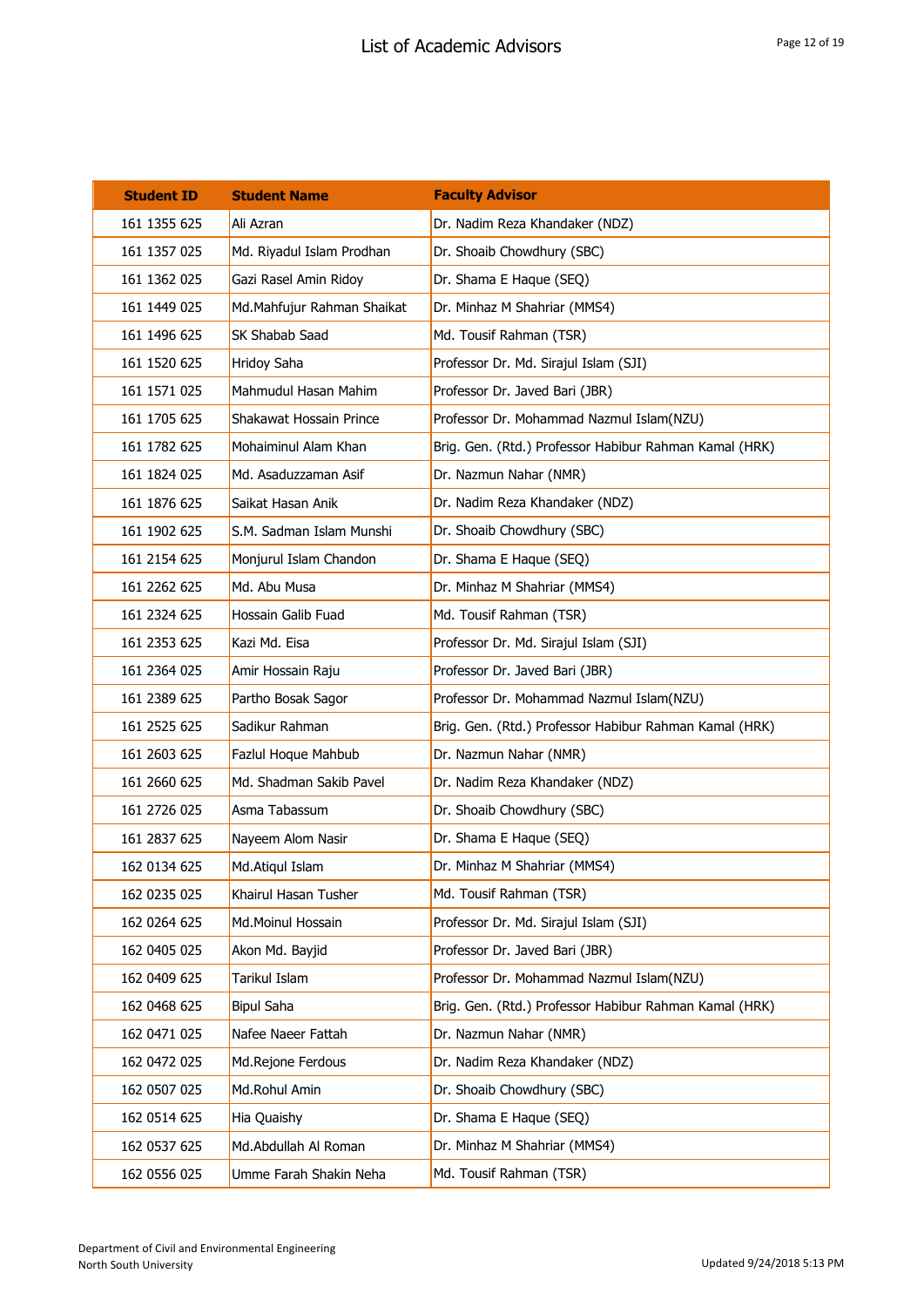| <b>Student ID</b> | <b>Student Name</b>       | <b>Faculty Advisor</b>                                 |
|-------------------|---------------------------|--------------------------------------------------------|
| 162 0628 625      | Md.Hasibur Rahman         | Professor Dr. Md. Sirajul Islam (SJI)                  |
| 162 0629 625      | Sahida Jasmin             | Professor Dr. Javed Bari (JBR)                         |
| 162 0632 025      | Monir Shariar             | Professor Dr. Mohammad Nazmul Islam(NZU)               |
| 162 0642 625      | Md.Atikul Haque           | Brig. Gen. (Rtd.) Professor Habibur Rahman Kamal (HRK) |
| 162 0681 625      | Syaam Tahzeeb             | Dr. Nazmun Nahar (NMR)                                 |
| 162 0698 025      | Mahafujur Rahaman Rakib   | Dr. Nadim Reza Khandaker (NDZ)                         |
| 162 0713 025      | Afidah hashemi Mimma      | Dr. Shoaib Chowdhury (SBC)                             |
| 162 0768 025      | Md.Jahid Hasan            | Dr. Shama E Haque (SEQ)                                |
| 162 0774 625      | Mohammed Shahab Uddin     | Dr. Minhaz M Shahriar (MMS4)                           |
| 162 0815 025      | Nasrin Nahar              | Md. Tousif Rahman (TSR)                                |
| 162 0863 025      | Aden Abdillahman Ali      | Professor Dr. Md. Sirajul Islam (SJI)                  |
| 162 0892 625      | <b>Tanvir Ahmed</b>       | Professor Dr. Javed Bari (JBR)                         |
| 162 0963 025      | Fariya Ahmed Niloy        | Professor Dr. Mohammad Nazmul Islam(NZU)               |
| 162 0985 625      | Md.Hosna Mahmud           | Brig. Gen. (Rtd.) Professor Habibur Rahman Kamal (HRK) |
| 162 0986 625      | Sabbir Hosen              | Dr. Nazmun Nahar (NMR)                                 |
| 162 1035 625      | Mohaimin Ibn Zaman        | Dr. Nadim Reza Khandaker (NDZ)                         |
| 162 1201 025      | Md.Mhedi Hasan Rumman     | Dr. Shoaib Chowdhury (SBC)                             |
| 162 1220 625      | Md. Zahid Hasan Talukder  | Dr. Shama E Haque (SEQ)                                |
| 162 1333 625      | Azahar Hossain marshal    | Dr. Minhaz M Shahriar (MMS4)                           |
| 162 1402 625      | Md.Zubayer Hosen          | Md. Tousif Rahman (TSR)                                |
| 162 1553 625      | Md.Naveed Khaleque        | Professor Dr. Md. Sirajul Islam (SJI)                  |
| 162 1696 025      | Aiaj Uddin Bhuiyan        | Professor Dr. Javed Bari (JBR)                         |
| 162 1709 625      | Mahrab Hassan Monjur      | Professor Dr. Mohammad Nazmul Islam(NZU)               |
| 162 1710 025      | Md. Ahad Min Rafi         | Brig. Gen. (Rtd.) Professor Habibur Rahman Kamal (HRK) |
| 162 1823 025      | Tazia Sultana             | Dr. Nazmun Nahar (NMR)                                 |
| 162 1831 025      | Juija Akter Dolan         | Dr. Nadim Reza Khandaker (NDZ)                         |
| 163 1027 0 25     | Rahmatul Amin Barat       | Dr. Shoaib Chowdhury (SBC)                             |
| 163 1104 0 25     | Gazi Md. Arifuzzaman      | Dr. Shama E Haque (SEQ)                                |
| 163 1204 6 25     | Md. Farid Ahmed Miftah    | Dr. Minhaz M Shahriar (MMS4)                           |
| 163 1274 025      | Fahad Abdirisak Abdillahi | Md. Tousif Rahman (TSR)                                |
| 163 1295 6 25     | Samira Tasnim Tamanna     | Professor Dr. Md. Sirajul Islam (SJI)                  |
| 163 1741 6 25     | MD. MAHADI HASAN RAKIB    | Professor Dr. Javed Bari (JBR)                         |
| 163 1746 625      | Junaid Ahmed              | Professor Dr. Mohammad Nazmul Islam(NZU)               |
| 163 1813 6 25     | Deen Islam                | Brig. Gen. (Rtd.) Professor Habibur Rahman Kamal (HRK) |
| 163 1849 6 25     | Faria Tabassum            | Dr. Nazmun Nahar (NMR)                                 |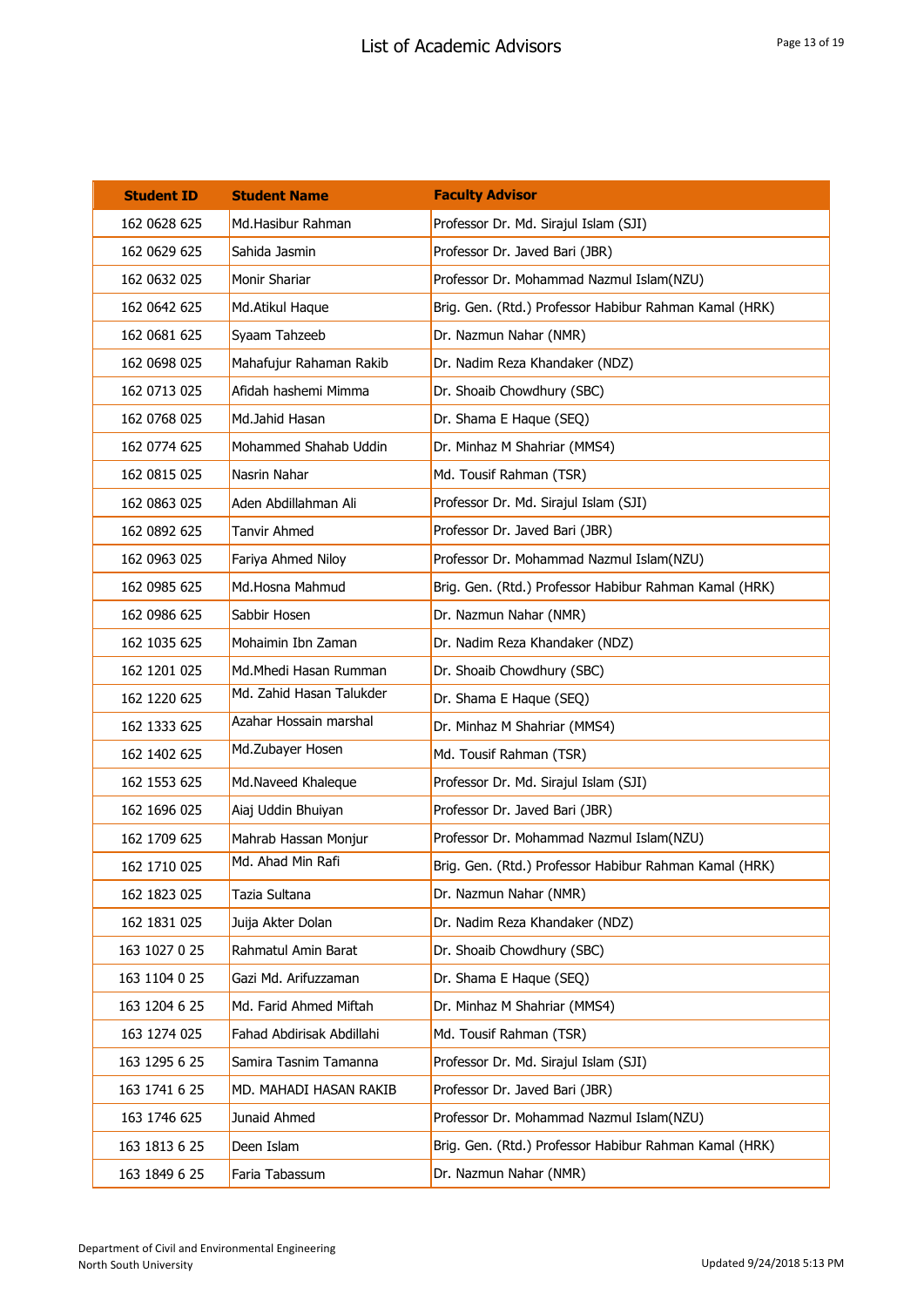| <b>Student ID</b> | <b>Student Name</b>        | <b>Faculty Advisor</b>                                 |
|-------------------|----------------------------|--------------------------------------------------------|
| 163 1856 025      | M. Yasin Arafat Faroque    | Dr. Nadim Reza Khandaker (NDZ)                         |
| 163 1861 6 25     | Md Sabbir Hossain Tamim    | Dr. Shoaib Chowdhury (SBC)                             |
| 163 1981 0 25     | Pema Choki                 | Dr. Shama E Haque (SEQ)                                |
| 163 1982 0 25     | Namgay Lhendup             | Dr. Minhaz M Shahriar (MMS4)                           |
| 163 1983 0 25     | Kinga Wangmo               | Md. Tousif Rahman (TSR)                                |
| 163 1984 0 25     | Tshering Tobgay            | Professor Dr. Md. Sirajul Islam (SJI)                  |
| 163 1986 0 25     | Pema Dhendup               | Professor Dr. Javed Bari (JBR)                         |
| 163 1987 0 25     | Tshering Wangdi            | Professor Dr. Mohammad Nazmul Islam(NZU)               |
| 163 2382 6 25     | Hasan Ferdous Tuhin        | Brig. Gen. (Rtd.) Professor Habibur Rahman Kamal (HRK) |
| 163 3436 6 25     | MD. AYMAN SIDDIQUE         | Dr. Nazmun Nahar (NMR)                                 |
| 1631933 6 25      | MD. BANISADAR              | Dr. Nadim Reza Khandaker (NDZ)                         |
| 1631985 0 25      | <b>Tshering Samdrup</b>    | Dr. Shoaib Chowdhury (SBC)                             |
| 171 1014 625      | Sadiqul Islam Shanto       | Dr. Shama E Haque (SEQ)                                |
| 171 1207 025      | Samiha Hasan               | Dr. Minhaz M Shahriar (MMS4)                           |
| 171 1209 625      | Md. Riyazul Hoque          | Md. Tousif Rahman (TSR)                                |
| 171 1210 625      | Sha Poran Robin            | Professor Dr. Md. Sirajul Islam (SJI)                  |
| 171 1211 625      | Shaikuzzaman Piom          | Professor Dr. Javed Bari (JBR)                         |
| 171 1344 025      | Mahmudul Hasan Anik        | Professor Dr. Mohammad Nazmul Islam(NZU)               |
| 171 1393 025      | Rayhan Islam               | Brig. Gen. (Rtd.) Professor Habibur Rahman Kamal (HRK) |
| 171 1444 025      | S.M.Abdul Qaiyum Chowdhury | Dr. Nazmun Nahar (NMR)                                 |
| 171 1447 625      | Farhan Shahriar Prium      | Dr. Nadim Reza Khandaker (NDZ)                         |
| 171 1463 625      | Morium E Tabassum          | Dr. Shoaib Chowdhury (SBC)                             |
| 171 1527 625      | Nusrat Jahan Eva           | Dr. Shama E Haque (SEQ)                                |
| 171 1669 625      | S.M. Akibur Rahman         | Dr. Minhaz M Shahriar (MMS4)                           |
| 171 1682 625      | Md.Rezwan Rahman Redoy     | Md. Tousif Rahman (TSR)                                |
| 171 1692 625      | Saadman Sarwar             | Professor Dr. Md. Sirajul Islam (SJI)                  |
| 171 1744 025      | Yasin Arafat Hasan         | Professor Dr. Javed Bari (JBR)                         |
| 171 1787 625      | Takibin- Ul- Aziz          | Professor Dr. Mohammad Nazmul Islam(NZU)               |
| 171 1794 625      | Abrar Haidar Zamani        | Brig. Gen. (Rtd.) Professor Habibur Rahman Kamal (HRK) |
| 171 1808 625      | Fahad Solaiman             | Dr. Nazmun Nahar (NMR)                                 |
| 171 1918 025      | Mushiqur Ealid Zamy        | Dr. Nadim Reza Khandaker (NDZ)                         |
| 171 2080 625      | Abrar-E- Mahmud            | Dr. Shoaib Chowdhury (SBC)                             |
| 171 2392 625      | Samaun Haque Mim           | Dr. Shama E Haque (SEQ)                                |
| 171 2408 025      | Roddur Ahmed Sabbir        | Dr. Minhaz M Shahriar (MMS4)                           |
| 171 2452 625      | Ashiqur Rahman Akash       | Md. Tousif Rahman (TSR)                                |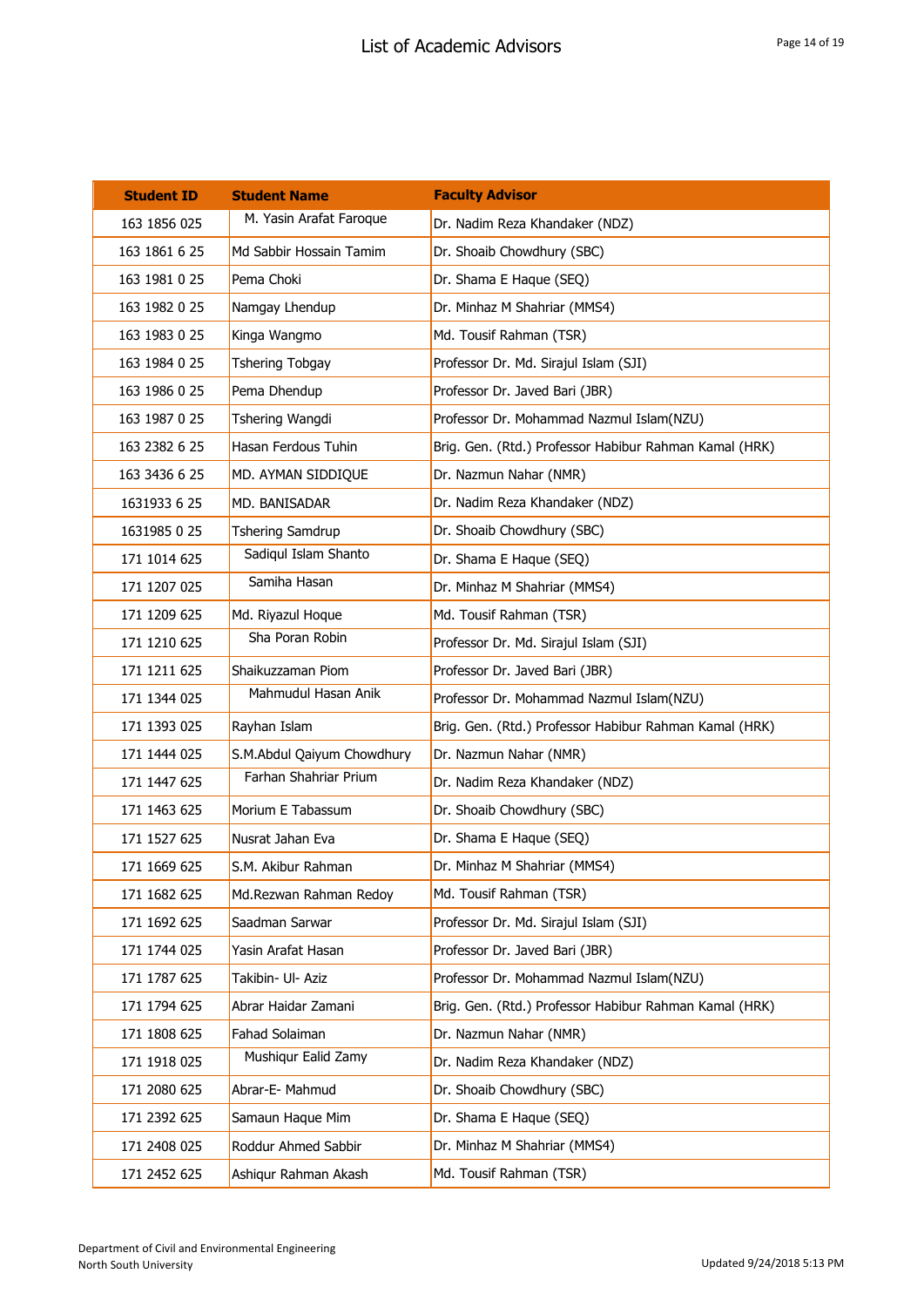| <b>Student ID</b> | <b>Student Name</b>      | <b>Faculty Advisor</b>                                 |
|-------------------|--------------------------|--------------------------------------------------------|
| 171 2454 625      | S.M. Mahir Newaz         | Professor Dr. Md. Sirajul Islam (SJI)                  |
| 171 2491 625      | Md. Abu Musa Ashrafi     | Professor Dr. Javed Bari (JBR)                         |
| 171 2523 625      | Labiba Tahsin Khan       | Professor Dr. Mohammad Nazmul Islam(NZU)               |
| 171 2639 025      | Adeeba Atique            | Brig. Gen. (Rtd.) Professor Habibur Rahman Kamal (HRK) |
| 171 2658 625      | Md. Khaleduzzaman        | Dr. Nazmun Nahar (NMR)                                 |
| 171 2709 625      | Md. Farhad Khan          | Dr. Nadim Reza Khandaker (NDZ)                         |
| 171 2751 625      | Zahid Hasan              | Dr. Shoaib Chowdhury (SBC)                             |
| 171 2833 625      | Chowdhury Abdun Nafee    | Dr. Shama E Haque (SEQ)                                |
| 171 2843 625      | Mumtahin Chowdhury Sifat | Dr. Minhaz M Shahriar (MMS4)                           |
| 171 2871 625      | Md. Mamunu Rashid Manik  | Md. Tousif Rahman (TSR)                                |
| 171 2976 625      | Md. Jahidul Kabir Alif   | Professor Dr. Md. Sirajul Islam (SJI)                  |
| 171 3114 625      | Md. Sadman Sundri        | Professor Dr. Javed Bari (JBR)                         |
| 172 1168 025      | Md. Arif Hassan          | Professor Dr. Mohammad Nazmul Islam(NZU)               |
| 172 1168 025      | MD. ARIF HASSAN          | Brig. Gen. (Rtd.) Professor Habibur Rahman Kamal (HRK) |
| 172 1200 625      | Mehedi Hassan Shuvo      | Dr. Nazmun Nahar (NMR)                                 |
| 172 1215 625      | Md. Omar Faruk           | Dr. Nadim Reza Khandaker (NDZ)                         |
| 172 1237 625      | Sumaya Sharmin           | Dr. Shoaib Chowdhury (SBC)                             |
| 172 1303 625      | Akash kazi               | Dr. Shama E Haque (SEQ)                                |
| 172 1323 625      | Foysal Mahmud Supto      | Dr. Minhaz M Shahriar (MMS4)                           |
| 172 1353 625      | Salemun Bahar            | Md. Tousif Rahman (TSR)                                |
| 172 1381 625      | Md. Khairuzzaman Sabbir  | Professor Dr. Md. Sirajul Islam (SJI)                  |
| 172 1407 625      | Arfaa Feezanul Islam     | Professor Dr. Javed Bari (JBR)                         |
| 172 1460 025      | MD Akash Islam           | Professor Dr. Mohammad Nazmul Islam(NZU)               |
| 172 1565 025      | Israt Nouree Toma        | Brig. Gen. (Rtd.) Professor Habibur Rahman Kamal (HRK) |
| 172 1599 625      | TASLIMA AKTER TAMANNA    | Dr. Nazmun Nahar (NMR)                                 |
| 172 1612 625      | Al Shariar Fahim         | Dr. Nadim Reza Khandaker (NDZ)                         |
| 172 1660 625      | Assakur Rahman Sisir     | Dr. Shoaib Chowdhury (SBC)                             |
| 172 1669 625      | Sabbir Ahmed             | Dr. Shama E Haque (SEQ)                                |
| 172 1671 625      | Saleh Mahmud Sikder      | Dr. Minhaz M Shahriar (MMS4)                           |
| 172 1755 625      | Labib Foysal Bijoy       | Md. Tousif Rahman (TSR)                                |
| 172 1794 625      | <b>IMTIAZ AZIZ</b>       | Professor Dr. Md. Sirajul Islam (SJI)                  |
| 172 1838 025      | Sheikh Tanbir Rahman     | Professor Dr. Javed Bari (JBR)                         |
| 172 1891 025      | Abdullah Al Tamim        | Professor Dr. Mohammad Nazmul Islam(NZU)               |
| 172 1960 025      | Parama Purni Chakma      | Brig. Gen. (Rtd.) Professor Habibur Rahman Kamal (HRK) |
| 172 1972 625      | MD ZAHIDUL ISLAM RAKIB   | Dr. Nazmun Nahar (NMR)                                 |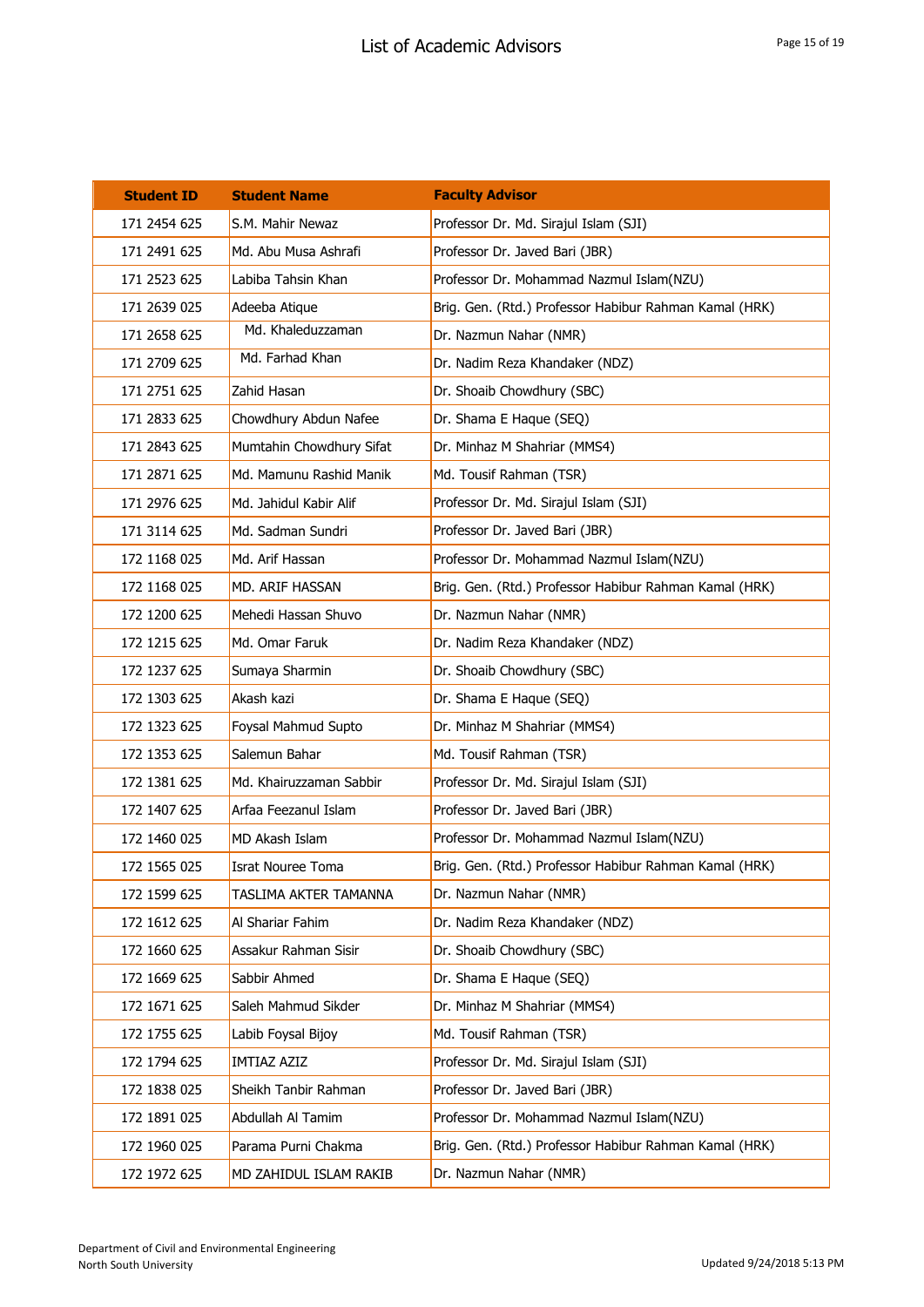| <b>Student ID</b> | <b>Student Name</b>                 | <b>Faculty Advisor</b>                                 |
|-------------------|-------------------------------------|--------------------------------------------------------|
| 172 1998 025      | Eftekhar Ahmed                      | Dr. Nadim Reza Khandaker (NDZ)                         |
| 172 2094 625      | NAHID HASAN SHARIF                  | Dr. Shoaib Chowdhury (SBC)                             |
| 172 2113 025      | Ali Hossen Bhuiyan                  | Dr. Shama E Haque (SEQ)                                |
| 172 2117 625      | Abdul khaled mostafa hridoy         | Dr. Minhaz M Shahriar (MMS4)                           |
| 172 2215 625      | Md. Saiful Islam                    | Md. Tousif Rahman (TSR)                                |
| 172 2269 625      | <b>MD.Mahmudul Hasan</b>            | Professor Dr. Md. Sirajul Islam (SJI)                  |
| 172 2304 625      | SHARIAR HOSSAIN TURJO               | Professor Dr. Javed Bari (JBR)                         |
| 172 2356 625      | Sujoy Goswami                       | Professor Dr. Mohammad Nazmul Islam(NZU)               |
| 172 2407 625      | Debasish Chakraborty                | Brig. Gen. (Rtd.) Professor Habibur Rahman Kamal (HRK) |
| 173 1073 042      | Prain Krikrisna                     | Dr. Nazmun Nahar (NMR)                                 |
| 173 1077 025      | Partha Saha                         | Dr. Nadim Reza Khandaker (NDZ)                         |
| 173 1148 025      | Sabbir Ahmad Surraby                | Dr. Shoaib Chowdhury (SBC)                             |
| 173 1164 025      | Naim Sarker                         | Dr. Shama E Haque (SEQ)                                |
| 173 1319 625      | Sakib Estiak                        | Dr. Minhaz M Shahriar (MMS4)                           |
| 173 1403 625      | Hosin Khan Protik                   | Md. Tousif Rahman (TSR)                                |
| 173 1465 625      | Md.Asifenur Jued Bisaee             | Professor Dr. Md. Sirajul Islam (SJI)                  |
| 173 1621 025      | Fazleh Fahad                        | Professor Dr. Javed Bari (JBR)                         |
| 173 1750 625      | Abdullahi jama Mohamed              | Professor Dr. Mohammad Nazmul Islam(NZU)               |
| 173 1817 025      | Sumit Kumer Dey                     | Brig. Gen. (Rtd.) Professor Habibur Rahman Kamal (HRK) |
| 173 1868 625      | Abdirrahman Osoble Hussein<br>Haiow | Dr. Nazmun Nahar (NMR)                                 |
| 173 1890 625      | Md. Siamul Hoque                    | Dr. Nadim Reza Khandaker (NDZ)                         |
| 181 1014 625      | Rubiya Tasmim Medha                 | Dr. Shoaib Chowdhury (SBC)                             |
| 181 1042 025      | Tanjil Rahman                       | Dr. Shama E Haque (SEQ)                                |
| 181 1059 625      | Md. Abtahi Rabby                    | Dr. Minhaz M Shahriar (MMS4)                           |
| 181 1084 625      | Md. Enamul Haque                    | Md. Tousif Rahman (TSR)                                |
| 181 1091 625      | Md. Fahad Hossain                   | Professor Dr. Md. Sirajul Islam (SJI)                  |
| 181 1129 625      | Jobair Rahman Ridoy                 | Professor Dr. Javed Bari (JBR)                         |
| 181 1207 025      | Mishila Monsur                      | Professor Dr. Mohammad Nazmul Islam(NZU)               |
| 181 1306 625      | Mehedi Hasan                        | Brig. Gen. (Rtd.) Professor Habibur Rahman Kamal (HRK) |
| 181 1669 025      | Md. Arman Raza Shah                 | Dr. Nazmun Nahar (NMR)                                 |
| 181 1674 625      | Solfa Salehin                       | Dr. Nadim Reza Khandaker (NDZ)                         |
| 181 1758 025      | Muntasir Mamun Mahi                 | Dr. Shoaib Chowdhury (SBC)                             |
| 181 1794 025      | Tamal Kanti ray                     | Dr. Shama E Haque (SEQ)                                |
| 181 1814 625      | Nigar Sultana Zoha                  | Dr. Minhaz M Shahriar (MMS4)                           |
| 181 1916 625      | Arisha Aktar Pinthi                 | Md. Tousif Rahman (TSR)                                |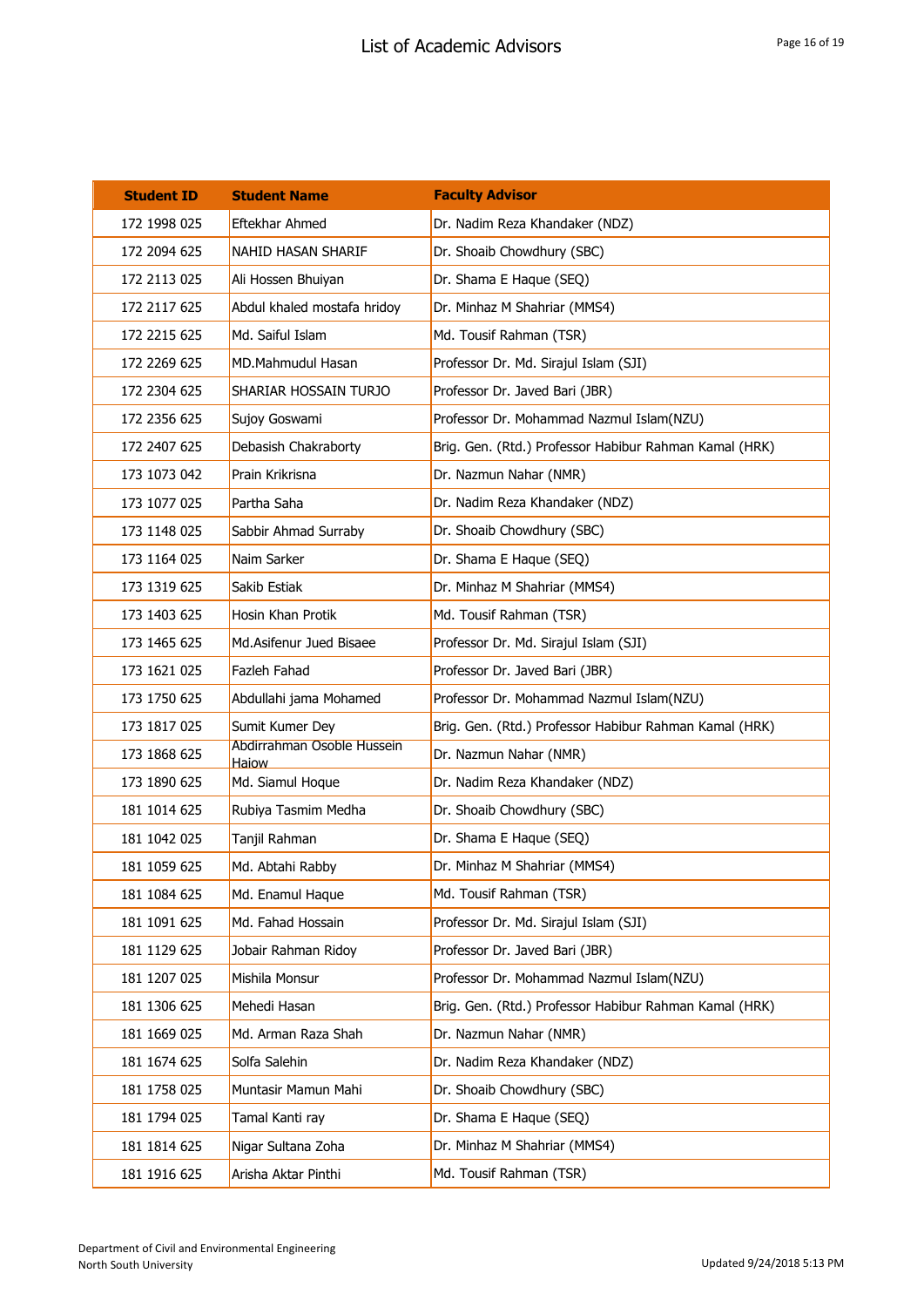| <b>Student ID</b> | <b>Student Name</b>      | <b>Faculty Advisor</b>                                 |
|-------------------|--------------------------|--------------------------------------------------------|
| 181 1994 625      | Fahad Chowdhury          | Professor Dr. Md. Sirajul Islam (SJI)                  |
| 181 2001 625      | Humayra Kabir Pahela     | Professor Dr. Javed Bari (JBR)                         |
| 181 2019 025      | Fariha Fairoze           | Professor Dr. Mohammad Nazmul Islam(NZU)               |
| 181 2099 625      | S.M.Minhazul Hasan       | Brig. Gen. (Rtd.) Professor Habibur Rahman Kamal (HRK) |
| 181 2158 625      | Jahirul Islam Ismail     | Dr. Nazmun Nahar (NMR)                                 |
| 181 2225 625      | <b>Tanvir Ahamed</b>     | Dr. Nadim Reza Khandaker (NDZ)                         |
| 181 2261 625      | Shadman Sakib            | Dr. Shoaib Chowdhury (SBC)                             |
| 181 2265 625      | Md. Aseful alam          | Dr. Shama E Haque (SEQ)                                |
| 181 2278 625      | Md. Moshiur Rahman       | Dr. Minhaz M Shahriar (MMS4)                           |
| 181 2301 025      | Faizul Alam Zilam        | Md. Tousif Rahman (TSR)                                |
| 181 2310 625      | Tanjiba Tazim Aishee     | Professor Dr. Md. Sirajul Islam (SJI)                  |
| 181 2314 625      | Afsara Taspia            | Professor Dr. Javed Bari (JBR)                         |
| 181 2495 025      | Tuhin ahmed Khan         | Professor Dr. Mohammad Nazmul Islam(NZU)               |
| 181 2549 625      | Sadid Hossain            | Brig. Gen. (Rtd.) Professor Habibur Rahman Kamal (HRK) |
| 181 2553 625      | Sabbir Hossain           | Dr. Nazmun Nahar (NMR)                                 |
| 181 2599 625      | Minhajul Alam Sakib      | Dr. Nadim Reza Khandaker (NDZ)                         |
| 181 2644 025      | Shirshendu Chakraborty   | Dr. Shoaib Chowdhury (SBC)                             |
| 181 2663 625      | Md. Sakibul Alam         | Dr. Shama E Haque (SEQ)                                |
| 181 2751 025      | Mohd. Raihan             | Dr. Minhaz M Shahriar (MMS4)                           |
| 181 2772 025      | Sabbir Ahmed             | Md. Tousif Rahman (TSR)                                |
| 181 2807 625      | Mdd. Tafshir Jaman Takib | Professor Dr. Md. Sirajul Islam (SJI)                  |
| 181 2893 625      | Abeer Israkul Islam Arka | Professor Dr. Javed Bari (JBR)                         |
| 181 2928 625      | Md. Mahmudul Hasan Emon  | Professor Dr. Mohammad Nazmul Islam(NZU)               |
| 181 2954 625      | Iftiaz Abedin            | Brig. Gen. (Rtd.) Professor Habibur Rahman Kamal (HRK) |
| 181 2958 625      | Mohammad Kafil Uddin     | Dr. Nazmun Nahar (NMR)                                 |
| 181 2982 625      | Atik Shahriar            | Dr. Nadim Reza Khandaker (NDZ)                         |
| 181 3057 625      | Afia Anzum Thiti         | Dr. Shoaib Chowdhury (SBC)                             |
| 181 3071 625      | Mahbub Murshed           | Dr. Shama E Haque (SEQ)                                |
| 181 3104 625      | Nazmul Hassan Hridoy     | Dr. Minhaz M Shahriar (MMS4)                           |
| 181 3184 025      | Md. Abdullah Al Fahad    | Md. Tousif Rahman (TSR)                                |
| 181 3188 625      | Sazzad Bin Bashar Polock | Professor Dr. Md. Sirajul Islam (SJI)                  |
| 181 3202 025      | Risat Mahmuda Islam      | Professor Dr. Javed Bari (JBR)                         |
| 181 3296 625      | Md. Shahidur Rifat       | Professor Dr. Mohammad Nazmul Islam(NZU)               |
| 181 3332 625      | Md. Mehedi Hasan         | Brig. Gen. (Rtd.) Professor Habibur Rahman Kamal (HRK) |
| 181 3359 625      | Shovon Iftakher          | Dr. Nazmun Nahar (NMR)                                 |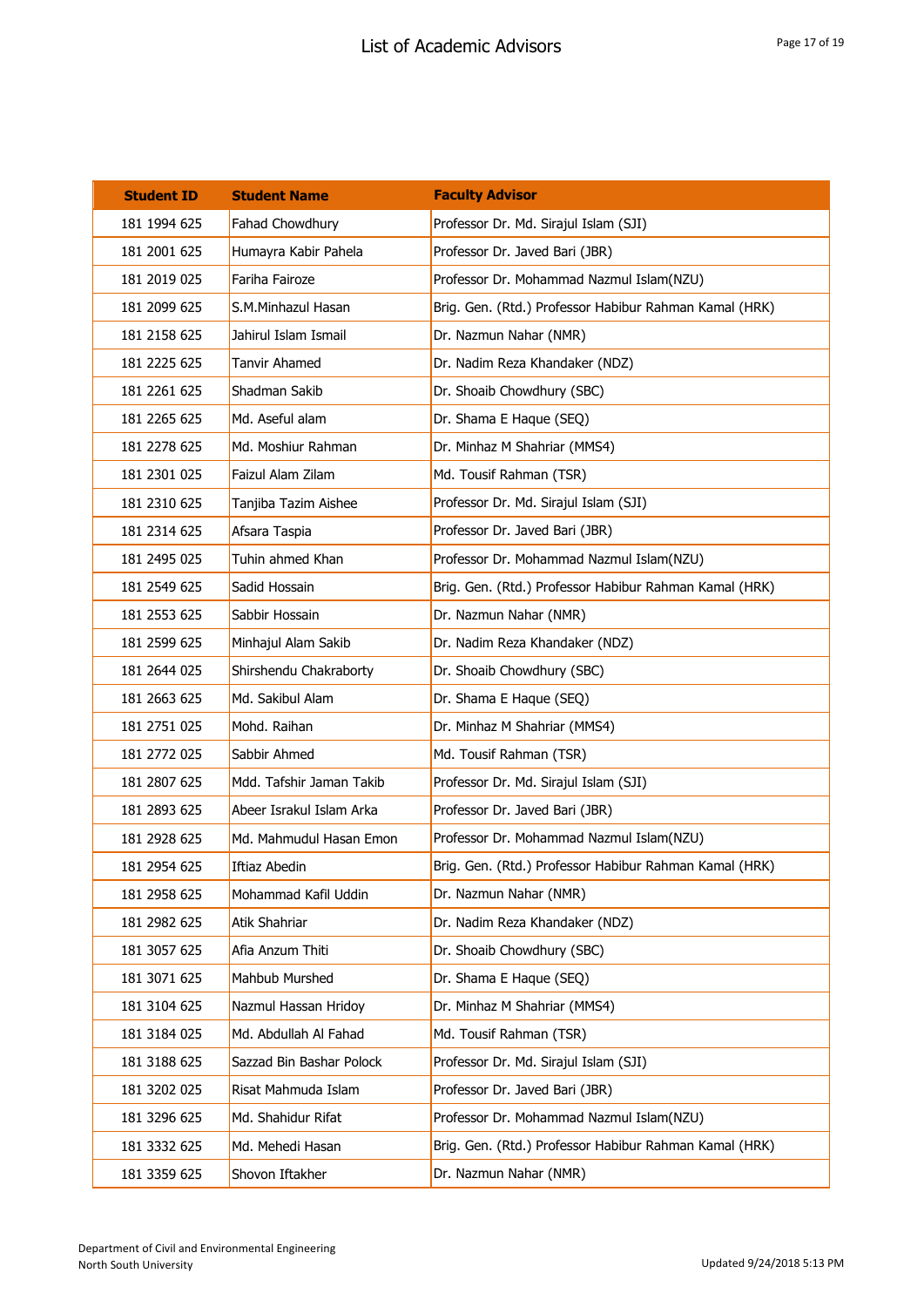| <b>Student ID</b> | <b>Student Name</b>           | <b>Faculty Advisor</b>                                 |
|-------------------|-------------------------------|--------------------------------------------------------|
| 181 3387 625      | Fariha Jarrin Oyshe           | Dr. Nadim Reza Khandaker (NDZ)                         |
| 181 3415 625      | Syed Mazharul Alam            | Dr. Shoaib Chowdhury (SBC)                             |
| 181 3538 625      | Hasan Ul Kabir Joy            | Dr. Shama E Haque (SEQ)                                |
| 181 3540 625      | Md. Jaber Hossen              | Dr. Minhaz M Shahriar (MMS4)                           |
| 181 3572 625      | Kamrul Islam Kabbo            | Md. Tousif Rahman (TSR)                                |
| 181 3645 625      | Abdur Raafe Khan Chowdhury    | Professor Dr. Md. Sirajul Islam (SJI)                  |
| 1821051           | Mahin Alam                    | Professor Dr. Javed Bari (JBR)                         |
| 1821055           | TAHMINA AKTER                 | Professor Dr. Mohammad Nazmul Islam(NZU)               |
| 1821060           | Mohammad Sami Rahman          | Brig. Gen. (Rtd.) Professor Habibur Rahman Kamal (HRK) |
| 1821121           | NUSRAT JAHAN PROVA            | Dr. Nazmun Nahar (NMR)                                 |
| 1821153           | MORSALIN AHAMED               | Dr. Nadim Reza Khandaker (NDZ)                         |
| 1821169           | Rahmat Elahi Asheque          | Dr. Shoaib Chowdhury (SBC)                             |
| 1821249           | MD AKHER ALI                  | Dr. Shama E Haque (SEQ)                                |
| 1821283           | Md. Taslim Rubaiyat Adar      | Dr. Minhaz M Shahriar (MMS4)                           |
| 1821380           | Mohammad Shahria Al - Jobaier | Md. Tousif Rahman (TSR)                                |
| 1821485           | RAFSANUL HAQUE                | Professor Dr. Md. Sirajul Islam (SJI)                  |
| 1821489           | Rubaba Iffat Archi            | Professor Dr. Javed Bari (JBR)                         |
| 1821537           | Md RIfat Bin Alam             | Professor Dr. Mohammad Nazmul Islam(NZU)               |
| 1821567           | Md.Nazmul Hasan               | Brig. Gen. (Rtd.) Professor Habibur Rahman Kamal (HRK) |
| 1821574           | Sajib Mia                     | Dr. Nazmun Nahar (NMR)                                 |
| 1821588           | Salman ahmed                  | Dr. Nadim Reza Khandaker (NDZ)                         |
| 1821590           | Fahad hosen                   | Dr. Shoaib Chowdhury (SBC)                             |
| 1821608           | Armina Islam                  | Dr. Shama E Haque (SEQ)                                |
| 1821616           | ARIF ISHRAQ                   | Dr. Minhaz M Shahriar (MMS4)                           |
| 1821678           | Rafidul Islam                 | Md. Tousif Rahman (TSR)                                |
| 1821712           | MD. MAHFUZ AHMED              | Professor Dr. Md. Sirajul Islam (SJI)                  |
| 1821730           | ABDUL KADER KHAN              | Professor Dr. Javed Bari (JBR)                         |
| 1821768           | Sanjida Alam Aishwi           | Professor Dr. Mohammad Nazmul Islam(NZU)               |
| 1821845           | MD. ABDUR RAZZAK ROCKY        | Brig. Gen. (Rtd.) Professor Habibur Rahman Kamal (HRK) |
| 1821863           | Sifat Bin Hossain             | Dr. Nazmun Nahar (NMR)                                 |
| 1821972           | MD. IMON ISLAM                | Dr. Nadim Reza Khandaker (NDZ)                         |